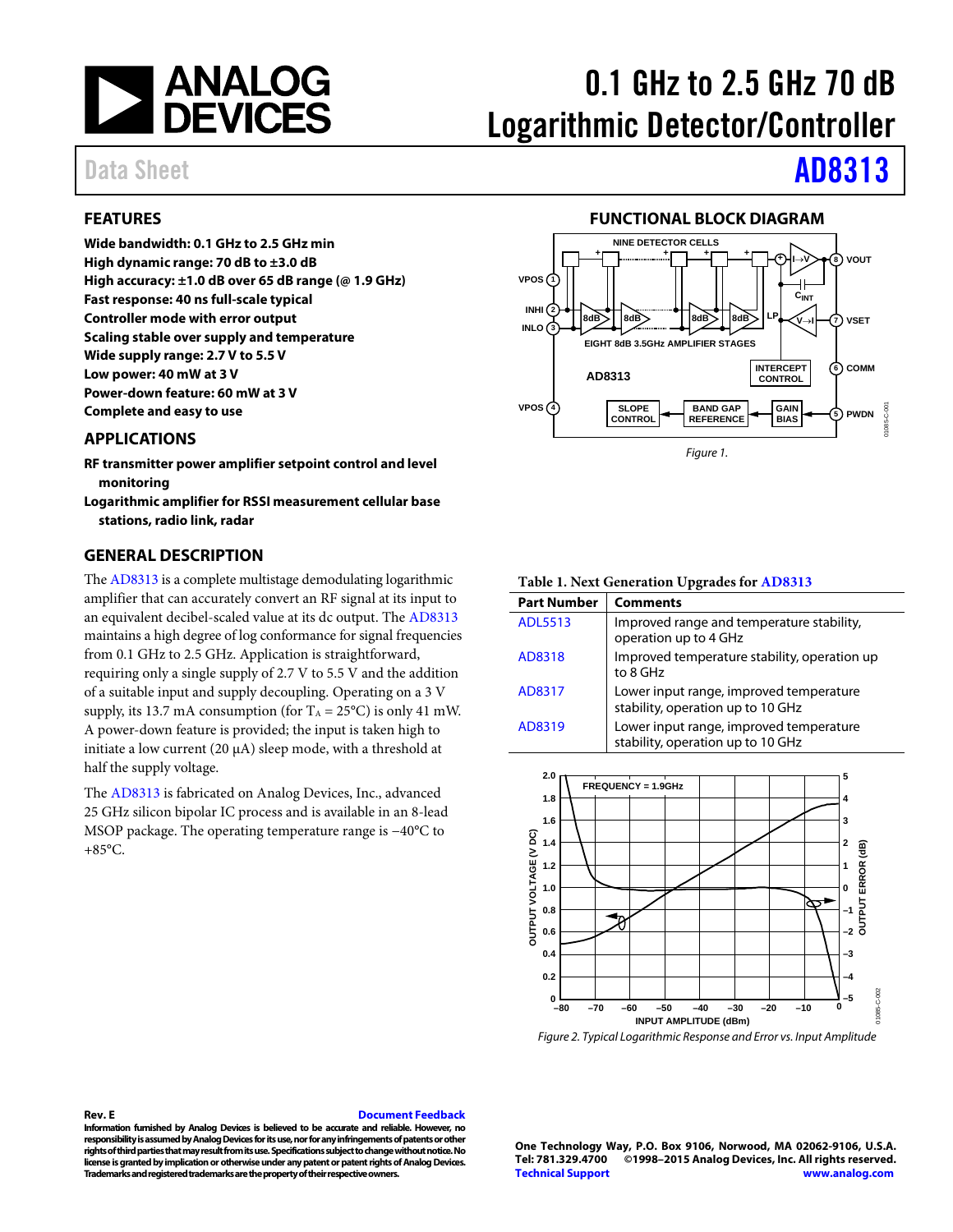# TABLE OF CONTENTS

### <span id="page-1-0"></span>**REVISION HISTORY**

#### **9/15—Rev. D to Rev. E**

### **6/04—Rev. C to Rev. D**

|--|--|--|

#### **2/03—Rev. B to Rev. C**

#### **8/99—Rev. A to Rev. B**

**5/99—Rev. 0 to Rev. A**

**8/98—Revision 0: Initial Version**

| Basic Connections for Log (RSSI) Mode  15      |  |
|------------------------------------------------|--|
|                                                |  |
|                                                |  |
| Narrow-Band LC Matching Example at 100 MHz  16 |  |
|                                                |  |
|                                                |  |
|                                                |  |
|                                                |  |
|                                                |  |
|                                                |  |
| Using the AD8009 Operational Amplifier 20      |  |
|                                                |  |
|                                                |  |
|                                                |  |
|                                                |  |
|                                                |  |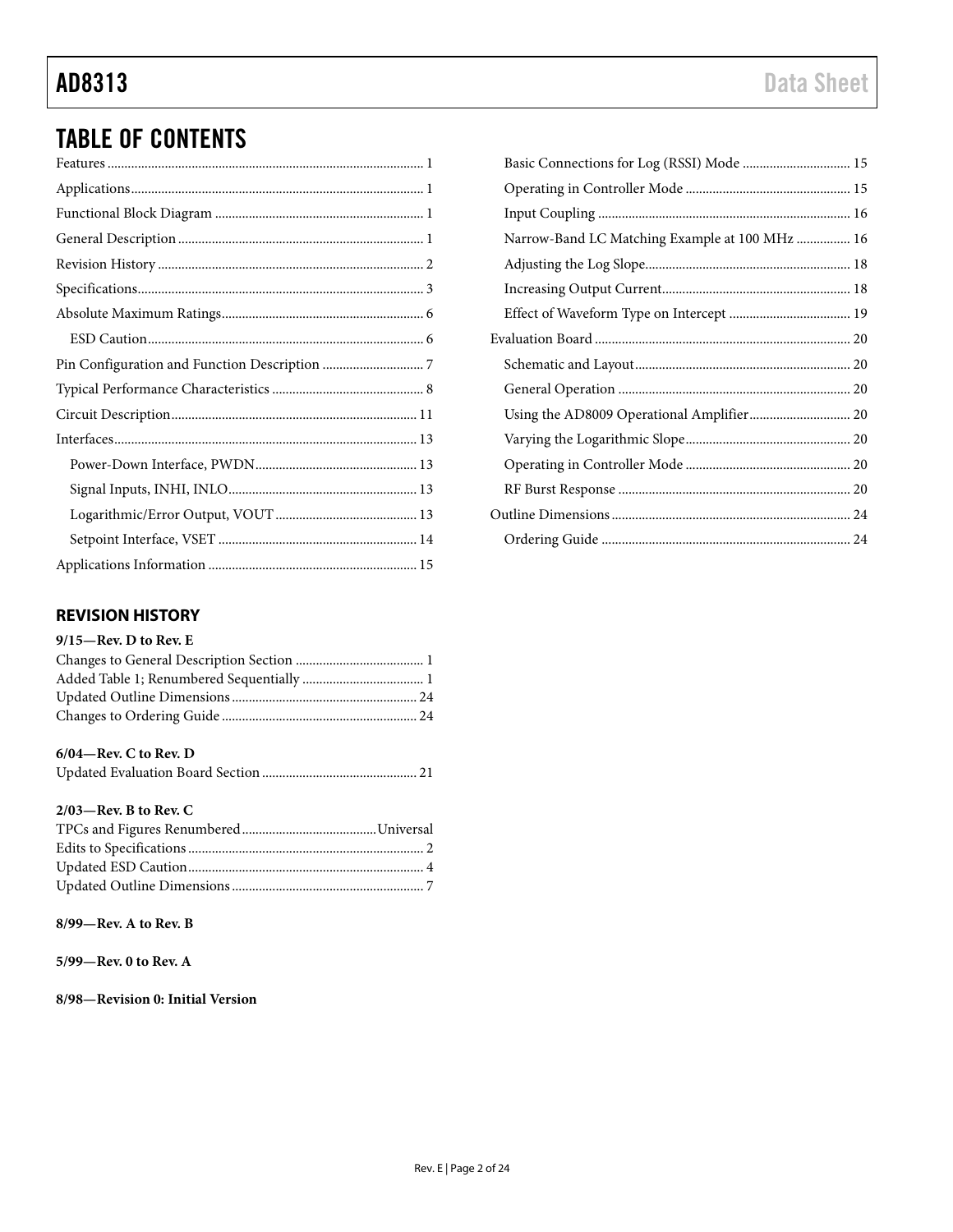# <span id="page-2-0"></span>**SPECIFICATIONS**

 $T_A = 25^{\circ}$ C,  $V_s = 5 V^1$ ,  $R_L = 10 k\Omega$ , unless otherwise noted.

### **Table 2.**

| <b>Parameter</b>                 | <b>Test Conditions/Comments</b>                   | Min <sup>2</sup> | <b>Typ</b>       | Max <sup>2</sup> | Unit                       |
|----------------------------------|---------------------------------------------------|------------------|------------------|------------------|----------------------------|
| SIGNAL INPUT INTERFACE           |                                                   |                  |                  |                  |                            |
| <b>Specified Frequency Range</b> |                                                   |                  |                  | 2.5              | GHz                        |
| DC Common-Mode Voltage           |                                                   |                  | $V_{POS}$ - 0.75 |                  | $\mathsf{V}$               |
| <b>Input Bias Currents</b>       |                                                   |                  | 10               |                  | μA                         |
| Input Impedance                  | $f_{RF}$ < 100 MHz <sup>3</sup>                   |                  | 900  1.1         |                  | $\Omega$   pF <sup>4</sup> |
| LOG (RSSI) MODE                  | Sinusoidal, input termination configuration       |                  |                  |                  |                            |
|                                  | shown in Figure 29                                |                  |                  |                  |                            |
| 100 MHz <sup>5</sup>             | Nominal conditions                                |                  |                  |                  |                            |
| ±3 dB Dynamic Range <sup>6</sup> |                                                   | 53.5             | 65               |                  | dB                         |
| Range Center                     |                                                   |                  | $-31.5$          |                  | dBm                        |
| ±1 dB Dynamic Range              |                                                   |                  | 56               |                  | dB                         |
| Slope                            |                                                   | 17               | 19               | 21               | mV/dB                      |
| Intercept                        |                                                   | $-96$            | $-88$            | $-80$            | dBm                        |
|                                  | $2.7 V ≤ VS ≤ 5.5 V, -40°C ≤ T ≤ +85°C$           |                  |                  |                  |                            |
| $\pm$ 3 dB Dynamic Range         |                                                   | 51               | 64               |                  | dB                         |
| Range Center                     |                                                   |                  | $-31$            |                  | dBm                        |
| ±1 dB Dynamic Range              |                                                   |                  | 55               |                  | dB                         |
| Slope                            |                                                   | 16               | 19               | 22               | mV/dB                      |
| Intercept                        |                                                   | $-99$            | $-89$            | $-75$            | dBm                        |
| <b>Temperature Sensitivity</b>   | $P_{IN} = -10$ dBm                                |                  | $-0.022$         |                  | $dB$ <sup>o</sup> $C$      |
| 900 MHz <sup>5</sup>             | Nominal conditions                                |                  |                  |                  |                            |
| ±3 dB Dynamic Range              |                                                   | 60               | 69               |                  | dB                         |
| Range Center                     |                                                   |                  | $-32.5$          |                  | dBm                        |
| ±1 dB Dynamic Range              |                                                   |                  | 62               |                  | dB                         |
| Slope                            |                                                   | 15.5             | 18               | 20.5             | mV/dB                      |
| Intercept                        |                                                   | $-105$           | $-93$            | $-81$            | dBm                        |
|                                  | 2.7 V ≤ V <sub>s</sub> ≤ 5.5 V, -40°C ≤ T ≤ +85°C |                  |                  |                  |                            |
| ±3 dB Dynamic Range              |                                                   | 55.5             | 68.5             |                  | dB                         |
| Range Center                     |                                                   |                  | $-32.75$         |                  | dBm                        |
| ±1 dB Dynamic Range              |                                                   |                  | 61               |                  | dB                         |
| Slope                            |                                                   | 15               | 18               | 21               | mV/dB                      |
| Intercept                        |                                                   | $-110$           | $-95$            | $-80$            | dBm                        |
| Temperature Sensitivity          | $P_{IN} = -10$ dBm                                |                  | $-0.019$         |                  | dB/°C                      |
| $1.9$ GHz <sup>7</sup>           | Nominal conditions                                |                  |                  |                  |                            |
| ±3 dB Dynamic Range              |                                                   | 52               | 73               |                  | dB                         |
| Range Center                     |                                                   |                  | $-36.5$          |                  | dBm                        |
| ±1 dB Dynamic Range              |                                                   |                  | 62               |                  | dB                         |
| Slope                            |                                                   | 15               | 17.5             | 20.5             | mV/dB                      |
| Intercept                        |                                                   | $-115$           | $-100$           | $-85$            | dBm                        |
|                                  | $2.7 V ≤ VS ≤ 5.5 V, -40°C ≤ T ≤ +85°C$           |                  |                  |                  |                            |
| ±3 dB Dynamic Range              |                                                   | 50               | 73               |                  | dB                         |
| Range Center                     |                                                   |                  | $-36.5$          |                  | dBm                        |
| ±1 dB Dynamic Range              |                                                   |                  | 60               |                  | dB                         |
| Slope                            |                                                   | 14               | 17.5             | 21.5             | mV/dB                      |
| Intercept                        |                                                   | $-125$           | $-101$           | $-78$            | dBm                        |
| <b>Temperature Sensitivity</b>   | $P_{IN} = -10$ dBm                                |                  | $-0.019$         |                  | dB/°C                      |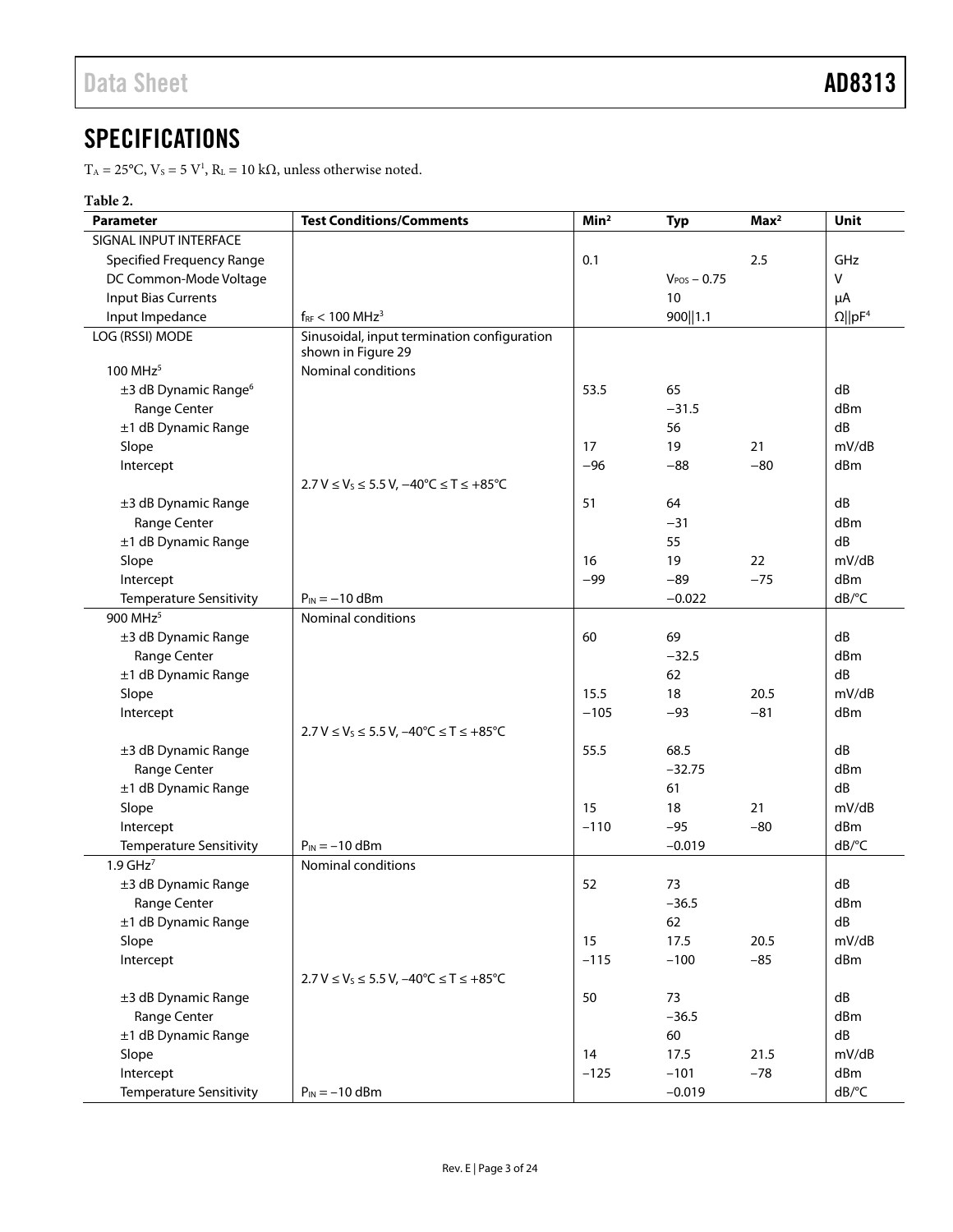| <b>Parameter</b>                     | <b>Test Conditions/Comments</b>                                  | Min <sup>2</sup> | <b>Typ</b>          | Max <sup>2</sup>            | <b>Unit</b>         |
|--------------------------------------|------------------------------------------------------------------|------------------|---------------------|-----------------------------|---------------------|
| $2.5$ GHz <sup>7</sup>               | Nominal conditions                                               |                  |                     |                             |                     |
| ±3 dB Dynamic Range                  |                                                                  | 48               | 66                  |                             | dB                  |
| Range Center                         |                                                                  |                  | $-34$               |                             | dBm                 |
| ±1 dB Dynamic Range                  |                                                                  | 46               |                     |                             | dB                  |
| Slope                                |                                                                  | 16               | 20                  | 25                          | mV/dB               |
| Intercept                            |                                                                  | $-111$           | $-92$               | $-72$                       | dBm                 |
|                                      | $2.7 V \le V_s \le 5.5 V, -40^{\circ} C \le T \le +85^{\circ} C$ |                  |                     |                             |                     |
| ±3 dB Dynamic Range                  |                                                                  | 47               | 68                  |                             | dB                  |
| Range Center                         |                                                                  |                  | $-34.5$             |                             | dBm                 |
| ±1 dB Dynamic Range                  |                                                                  |                  | 46                  |                             | dB                  |
| Slope                                |                                                                  | 14.5             | 20                  | 25                          | mV/dB               |
| Intercept                            |                                                                  | $-128$           | $-92$               | $-56$                       | dBm                 |
| <b>Temperature Sensitivity</b>       | $P_{IN} = -10$ dBm                                               |                  | $-0.040$            |                             | dB/°C               |
| $3.5$ GHz <sup>5</sup>               | Nominal conditions                                               |                  |                     |                             |                     |
| ±3 dB Dynamic Range                  |                                                                  |                  | 43                  |                             | dB                  |
| ±1 dB Dynamic Range                  |                                                                  |                  | 35                  |                             | dB                  |
| Slope                                |                                                                  |                  | 24                  |                             | mV/dB               |
| Intercept                            |                                                                  |                  | $-65$               |                             | dBm                 |
| <b>CONTROL MODE</b>                  |                                                                  |                  |                     |                             |                     |
| <b>Controller Sensitivity</b>        | $f = 900$ MHz                                                    |                  | 23                  |                             |                     |
| Low Frequency Gain                   | VSET to VOUT <sup>8</sup>                                        |                  | 84                  |                             |                     |
| Open-Loop Corner Frequency           | VSET to VOUT <sup>8</sup>                                        |                  | 700                 |                             | Hz                  |
| Open-Loop Slew Rate                  | $f = 900$ MHz                                                    | 2.5              |                     |                             | $V/\mu s$           |
| <b>VSET Delay Time</b>               |                                                                  | 150              |                     |                             | ns                  |
| <b>VOUT INTERFACE</b>                |                                                                  |                  |                     |                             |                     |
| <b>Current Drive Capability</b>      |                                                                  |                  |                     |                             |                     |
| <b>Source Current</b>                |                                                                  |                  | 400                 |                             | μA                  |
| <b>Sink Current</b>                  |                                                                  |                  | 10                  |                             | mA                  |
| Minimum Output Voltage               | Open-loop                                                        |                  | 50                  |                             | mV                  |
| Maximum Output Voltage               | Open-loop                                                        |                  | $V_{POS}$ – 0.1     |                             | v                   |
| <b>Output Noise Spectral Density</b> | $P_{IN} = -60$ dBm, $f_{SPOT} = 100$ Hz                          | 2.0              |                     | $\mu V / \sqrt{Hz}$         |                     |
|                                      | $P_{IN} = -60$ dBm, $f_{SPOT} = 10$ MHz                          |                  | 1.3                 |                             | $\mu V / \sqrt{Hz}$ |
| Small Signal Response Time           | $P_{IN} = -60$ dBm to $-57$ dBm, 10% to 90%                      |                  | 40                  | 60                          | ns                  |
| Large Signal Response Time           | $P_{IN}$ = No signal to 0 dBm; settled to 0.5 dB                 |                  | 110                 | 160                         | ns                  |
| <b>VSET INTERFACE</b>                |                                                                  |                  |                     |                             |                     |
| Input Voltage Range                  |                                                                  | 0                |                     | VPOS                        | V                   |
| Input Impedance                      | 18  1                                                            |                  |                     | $k\Omega$   pF <sup>4</sup> |                     |
| POWER-DOWN INTERFACE                 |                                                                  |                  |                     |                             |                     |
| PWDN Threshold                       |                                                                  |                  | V <sub>POS</sub> /2 |                             | V                   |
| Power-Up Response Time               | Time delay following high to low transition                      | 1.8              |                     | μs                          |                     |
|                                      | until device meets full specifications.                          |                  |                     |                             |                     |
| <b>PWDN Input Bias Current</b>       | $PWDN = 0 V$                                                     |                  | 5                   |                             | μA                  |
|                                      | $PWDN = VS$                                                      |                  | <1                  |                             | μA                  |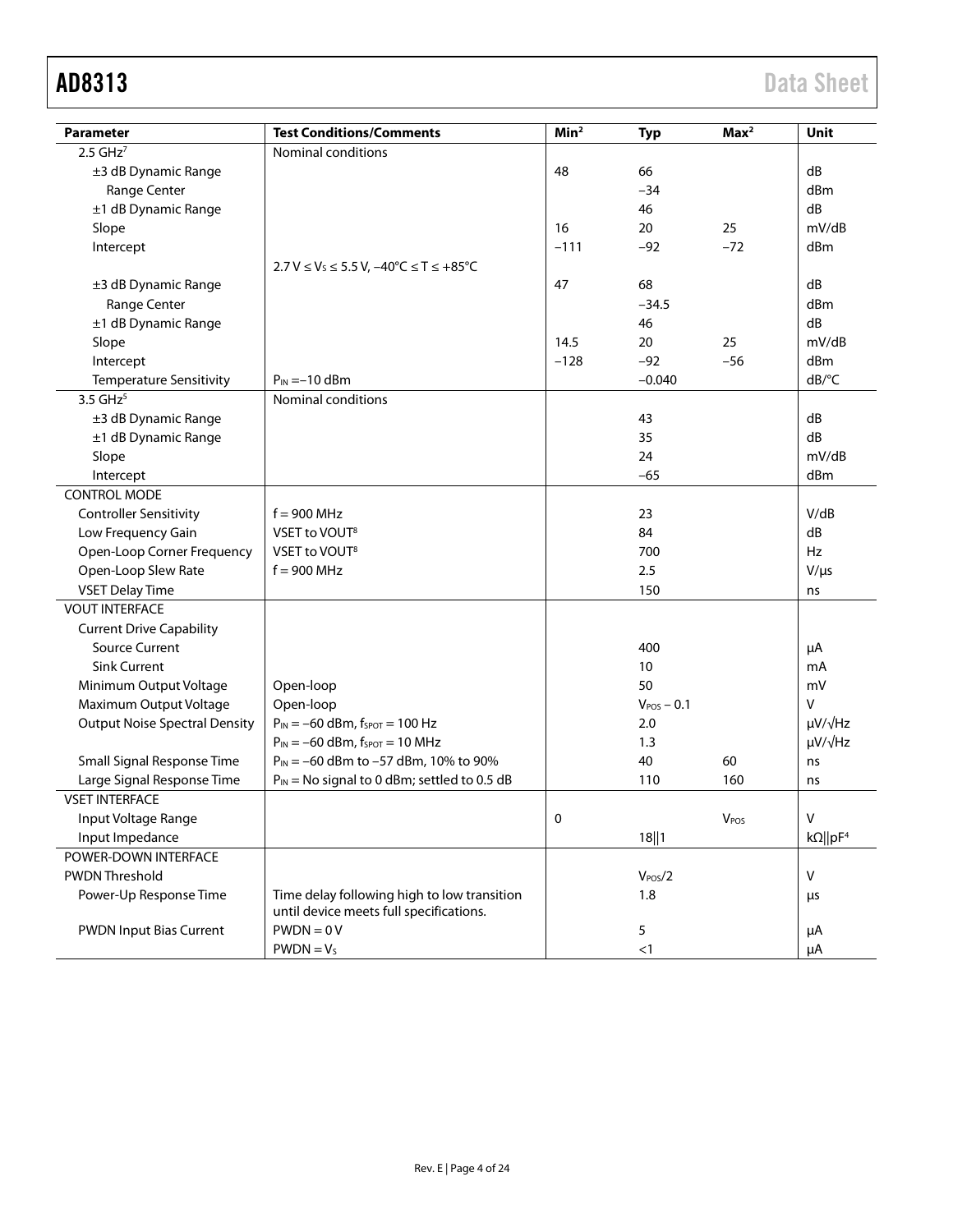<span id="page-4-0"></span>

| <b>Parameter</b>       | <b>Test Conditions/Comments</b>                                   | Min <sup>2</sup> | Тур  | Max <sup>2</sup> | Unit |
|------------------------|-------------------------------------------------------------------|------------------|------|------------------|------|
| <b>POWER SUPPLY</b>    |                                                                   |                  |      |                  |      |
| <b>Operating Range</b> |                                                                   | 2.7              |      | 5.5              | v    |
| Powered-Up Current     |                                                                   |                  | 13.7 | 15.5             | mA   |
|                        | $4.5 V \le V_s \le 5.5 V$ , $-40^{\circ}C \le T \le +85^{\circ}C$ |                  |      | 18.5             | mA   |
|                        | $2.7 V \le V_s \le 3.3 V$ , $-40^{\circ}C \le T \le +85^{\circ}C$ |                  |      | 18.5             | mA   |
| Powered-Down Current   | $4.5 V \le V_s \le 5.5 V$ , $-40^{\circ}C \le T \le +85^{\circ}C$ |                  | 50   | 150              | uA   |
|                        | 2.7 V ≤ V <sub>s</sub> ≤ 3.3 V, -40 °C ≤ T ≤ +85 °C               |                  | 20   | 50               | uA   |

<sup>1</sup> Except where otherwise noted; performance at  $V_s = 3$  V is equivalent to 5 V operation.

<sup>2</sup> Minimum and maximum specified limits on parameters that are guaranteed but not tested are 6 sigma values.

<sup>3</sup> Input impedance shown over frequency range i[n Figure 26.](#page-12-4)

<sup>4</sup> Double vertical bars (||) denote "in parallel with."

 $^5$  Linear regression calculation for error curve taken from –40 dBm to –10 dBm for all parameters.

 $6$  Dynamic range refers to range over which the linearity error remains within the stated bound.

<sup>7</sup> Linear regression calculation for error curve taken from –60 dBm to –5 dBm for 3 dB dynamic range. All other regressions taken from –40 dBm to –10 dBm.

<sup>8</sup> AC response shown i[n Figure 12.](#page-8-0)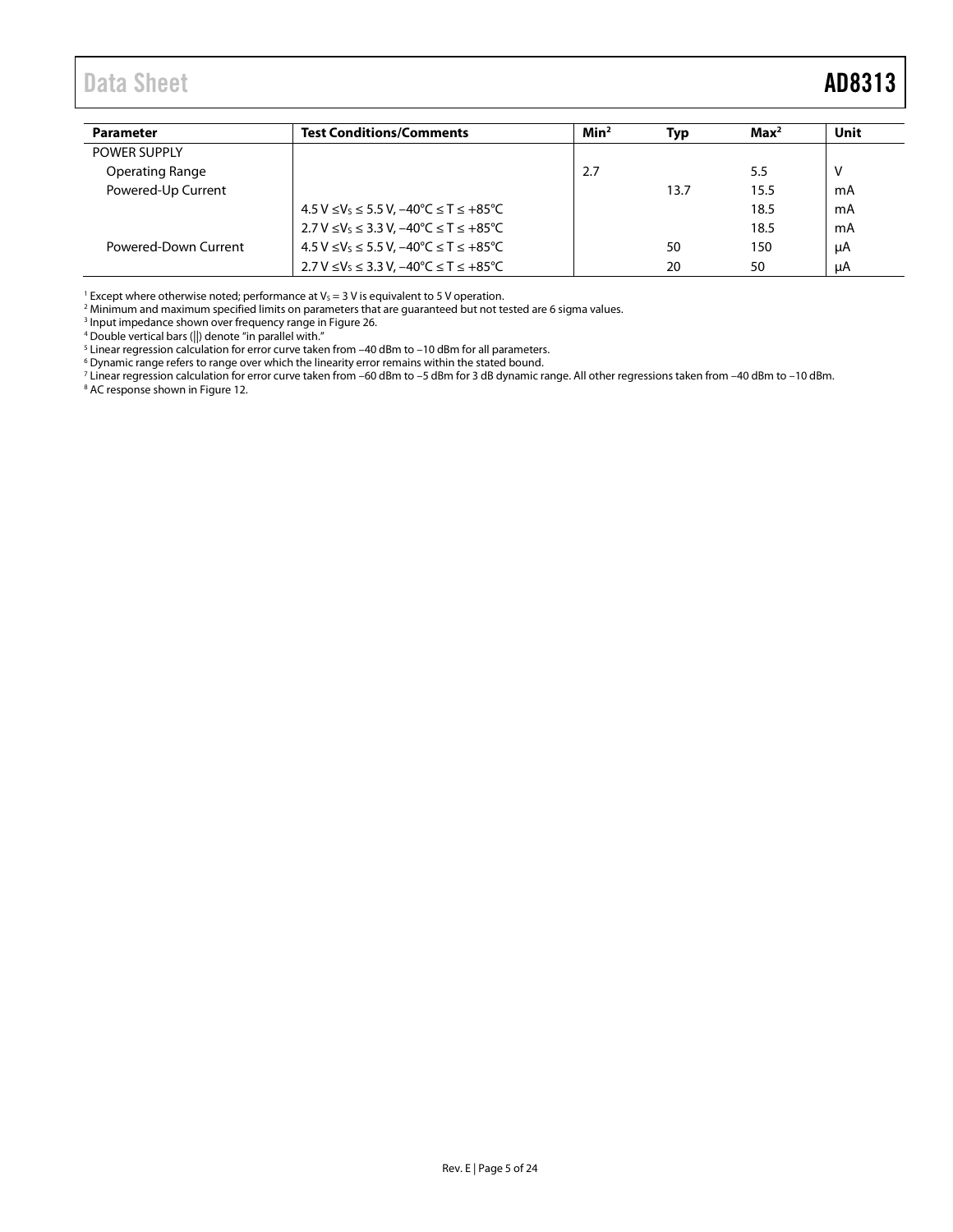## <span id="page-5-0"></span>ABSOLUTE MAXIMUM RATINGS

#### **Table** 3**.**

| <b>Parameter</b>                                   | Rating                              |
|----------------------------------------------------|-------------------------------------|
| Supply Voltage Vs                                  | 5.5V                                |
| <b>VOUT, VSET, PWDN</b>                            | 0 V, VPOS                           |
| Input Power Differential (re: 50 $\Omega$ , 5.5 V) | 25 dBm                              |
| Input Power Single-Ended (re: 50 $\Omega$ , 5.5 V) | 19 dBm                              |
| <b>Internal Power Dissipation</b>                  | 200 mW                              |
| $\theta$ ia                                        | 200°C/W                             |
| <b>Maximum Junction Temperature</b>                | $125^{\circ}$ C                     |
| <b>Operating Temperature Range</b>                 | $-40^{\circ}$ C to $+85^{\circ}$ C  |
| Storage Temperature Range                          | $-65^{\circ}$ C to $+150^{\circ}$ C |

Stresses at or above those listed under Absolute Maximum Ratings may cause permanent damage to the product. This is a stress rating only; functional operation of the product at these or any other conditions above those indicated in the operational section of this specification is not implied. Operation beyond the maximum operating conditions for extended periods may affect product reliability.

#### <span id="page-5-1"></span>**ESD CAUTION**



ESD (electrostatic discharge) sensitive device. Charged devices and circuit boards can discharge without detection. Although this product features patented or proprietary protection circuitry, damage may occur on devices subjected to high energy ESD. Therefore, proper ESD precautions should be taken to avoid performance degradation or loss of functionality.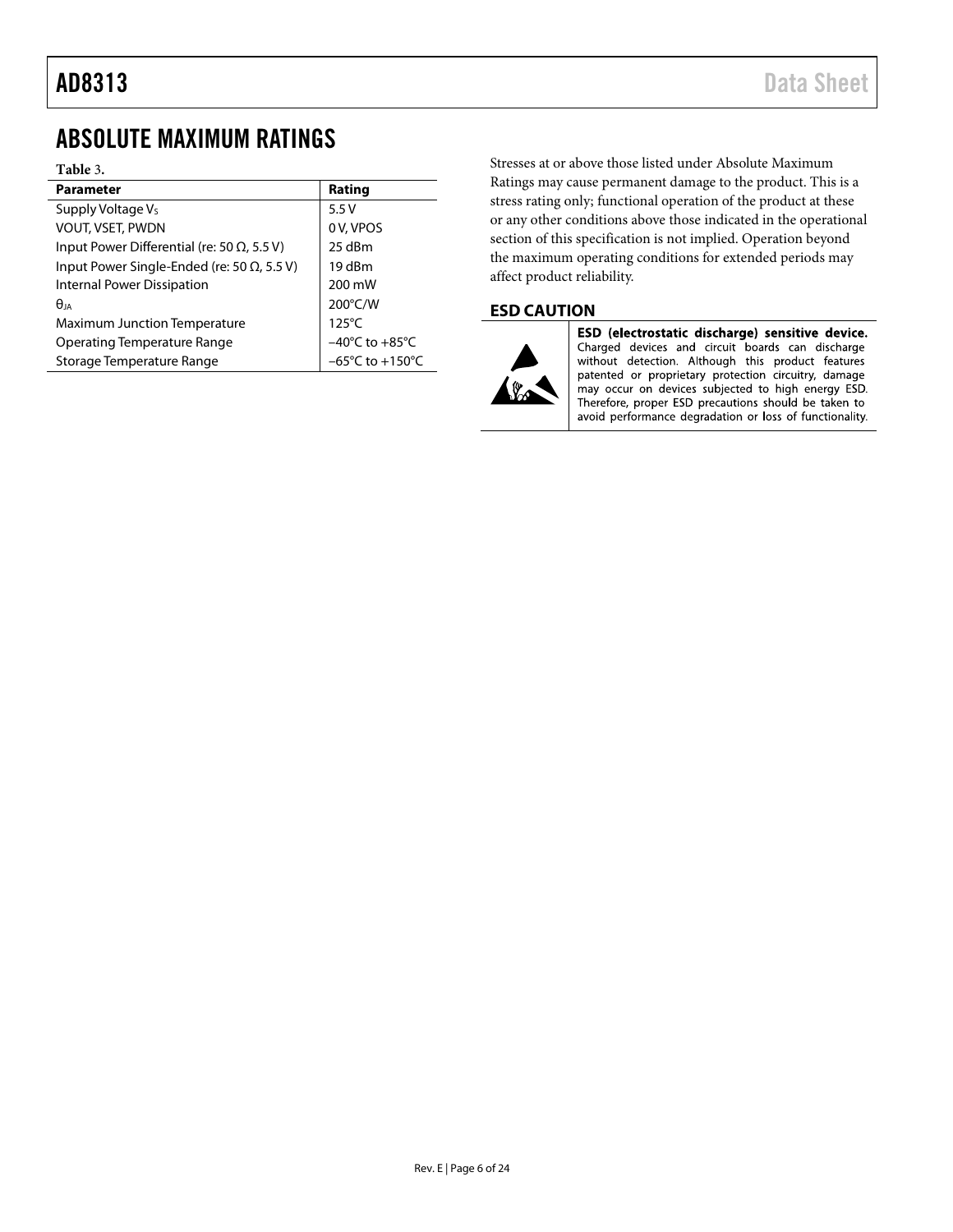## <span id="page-6-0"></span>PIN CONFIGURATION AND FUNCTION DESCRIPTION



### **Pin No. Mnemonic Description**  1, 4 | VPOS | Positive Supply Voltage (VPOS), 2.7 V to 5.5 V. 2 | INHI | Noninverting Input. This input should be ac-coupled. 3 | INLO | Inverting Input. This input should be ac-coupled. 5 PWDN Connect Pin to Ground for Normal Operating Mode. Connect this pin to the supply for power-down mode. 6 COMM Device Common. 7 VSET Setpoint Input for Operation in Controller Mode. To operate in RSSI mode, short VSET and VOUT. 8 VOUT | Logarithmic/Error Output.

#### **Table 4. Pin Function Descriptions**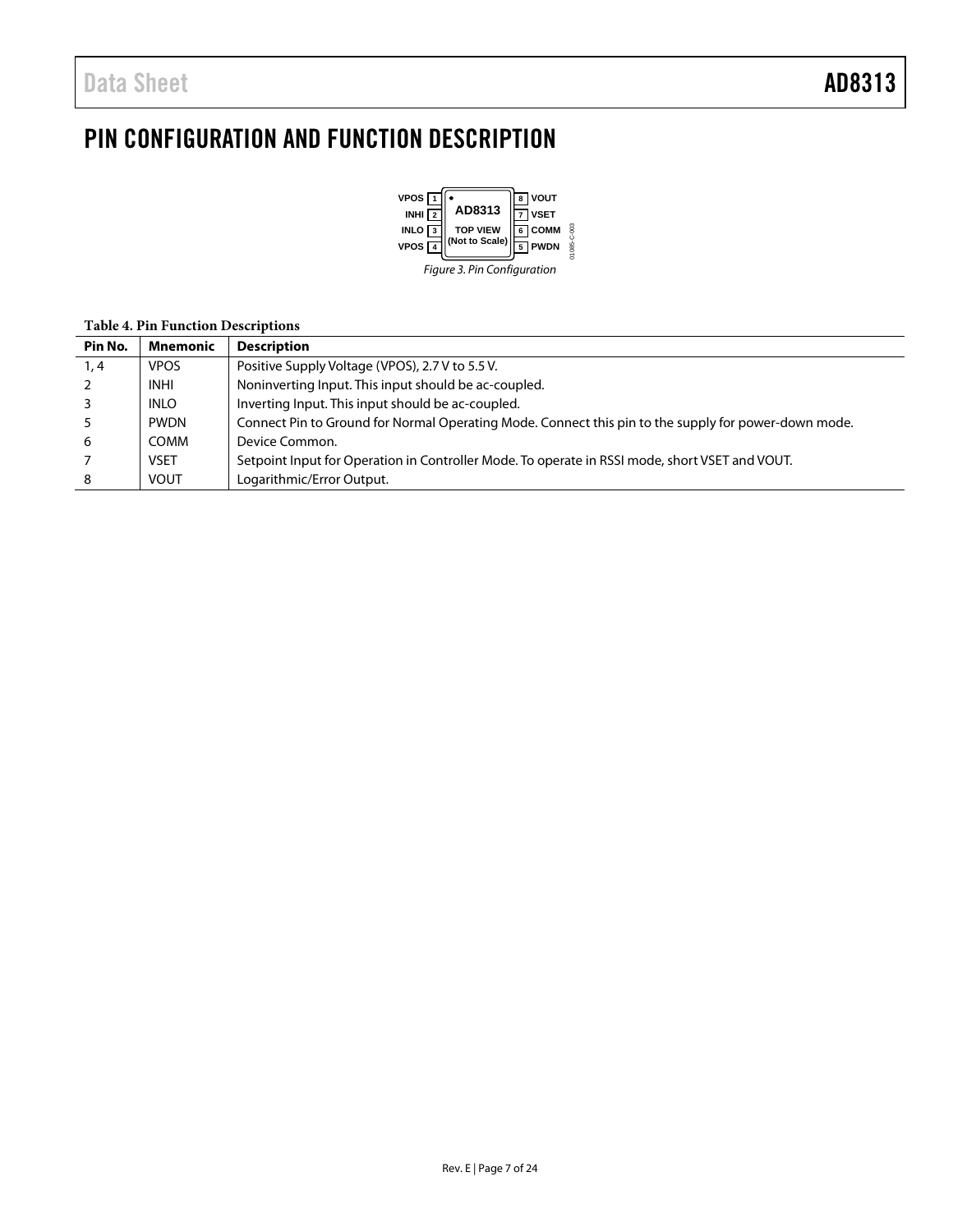## <span id="page-7-0"></span>TYPICAL PERFORMANCE CHARACTERISTICS

 $T_A = 25$ °C,  $V_S = 5$  V,  $R_L$  input match shown in [Figure 29,](#page-14-3) unless otherwise noted.



*Figure 4. VOUT vs. Input Amplitude*



*Figure 5. Log Conformance vs. Input Amplitude*



*Figure 6. V<sub>OUT</sub> and Log Conformance vs. Input Amplitude at 100 MHz for Multiple Temperatures*



*Figure 7. VOUT and Log Conformance vs. Input Amplitude at 900 MHz for Multiple Temperatures*



*Figure 8. VOUT and Log Conformance vs. Input Amplitude at 1.9 GHz for Multiple Temperatures*



*Figure 9. VOUT and Log Conformance vs. Input Amplitude at 2.5 GHz for Multiple Temperatures*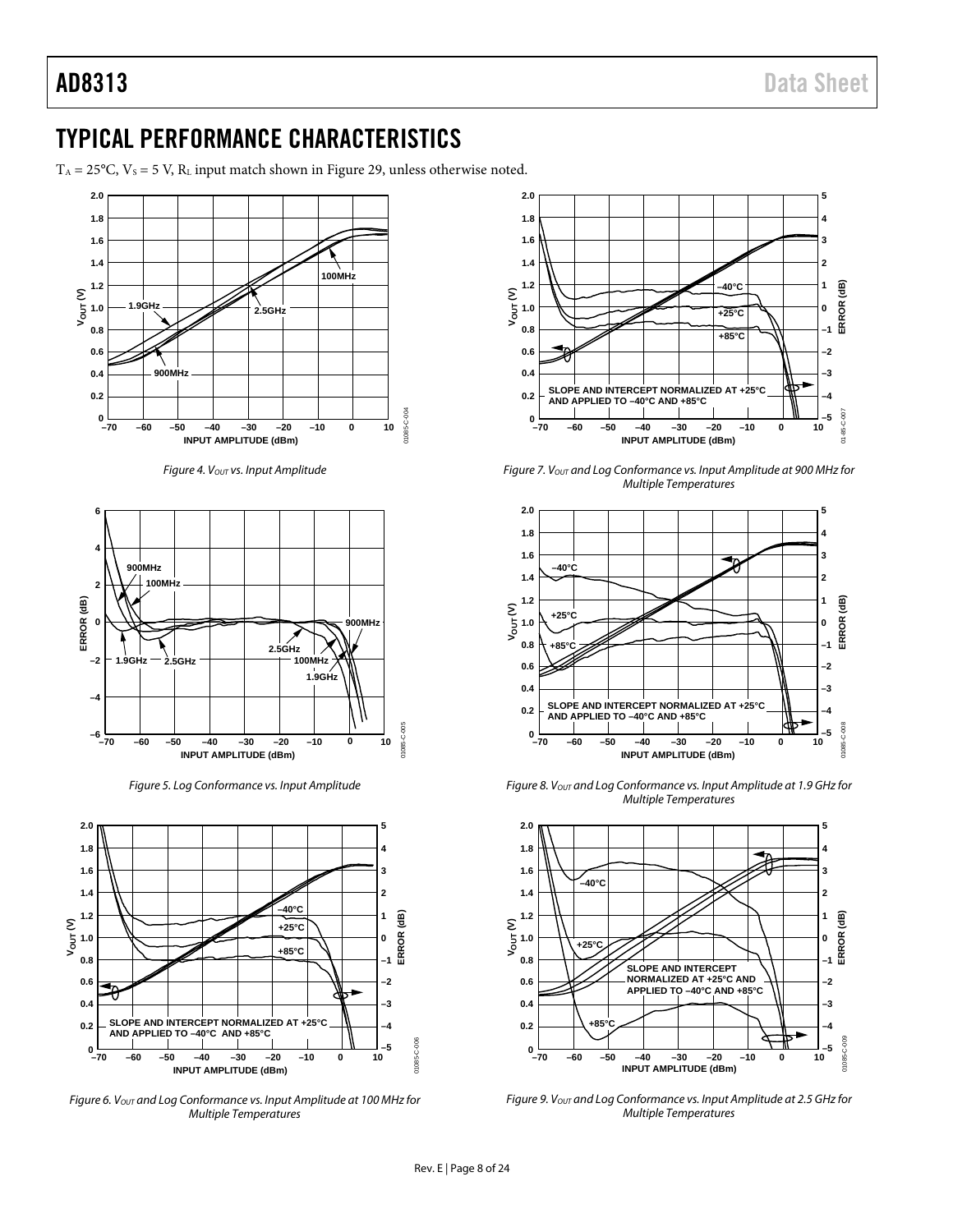

*Figure 10. V<sub>OUT</sub> Slope vs. Frequency for Multiple Temperatures* 

<span id="page-8-1"></span>





<span id="page-8-0"></span>*Figure 12. AC Response from V<sub>SET</sub> to Vout* 



<span id="page-8-2"></span>*Figure 13. V<sub>OUT</sub> Intercept vs. Frequency for Multiple Temperatures* 



**Figure 14. Vout Intercept vs. Supply Voltage** 



**Figure 15. Vout Noise Spectral Density**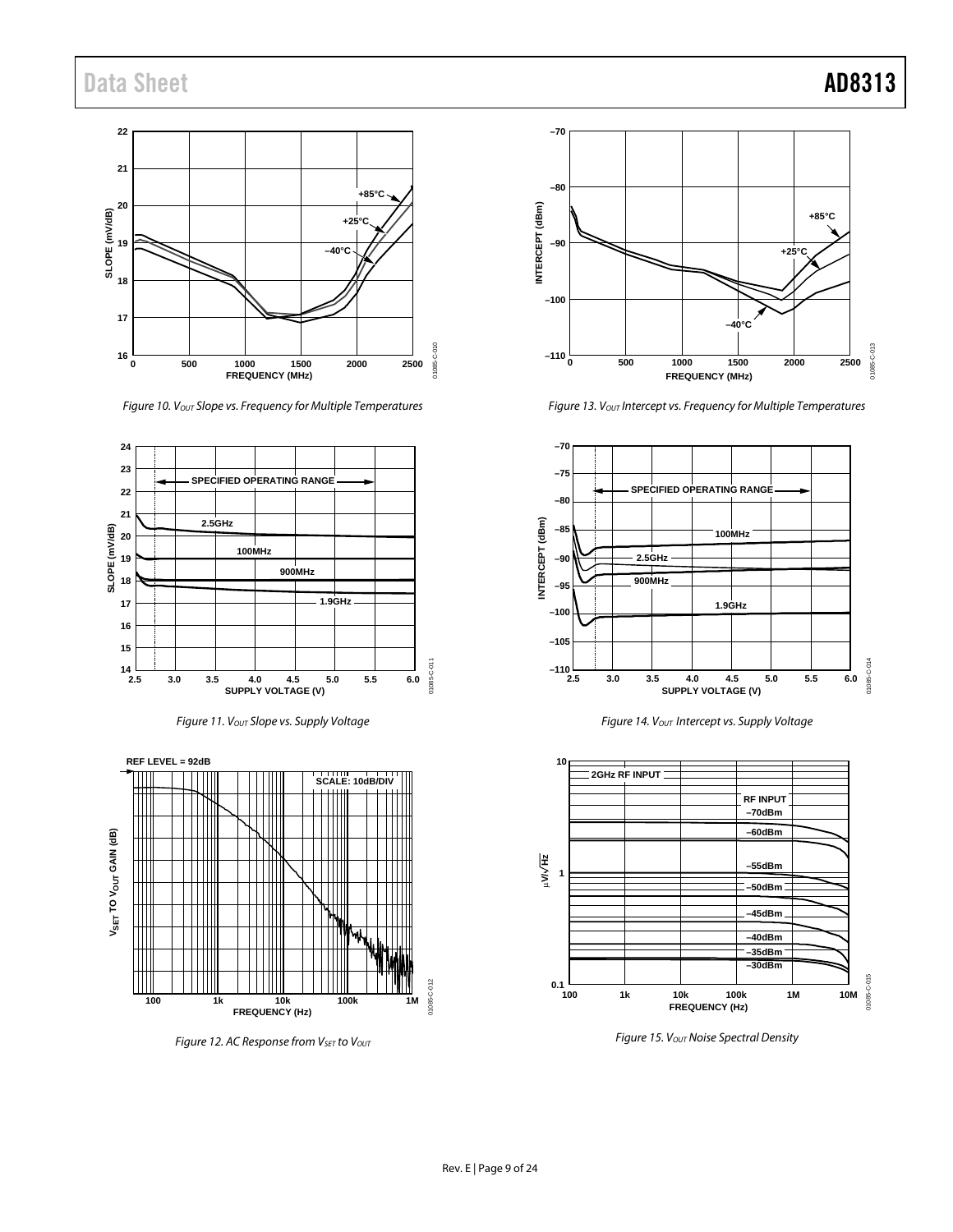

*Figure 16. Typical Supply Current vs. PWDN Voltage*



*Figure 17. PWDN Response Time*



*Figure 20. Test Setup for PWDN Response Time*



*Figure 18. Response Time, No Signal to –45 dBm*



*Figure 19. Response Time, No Signal to 0 dBm*



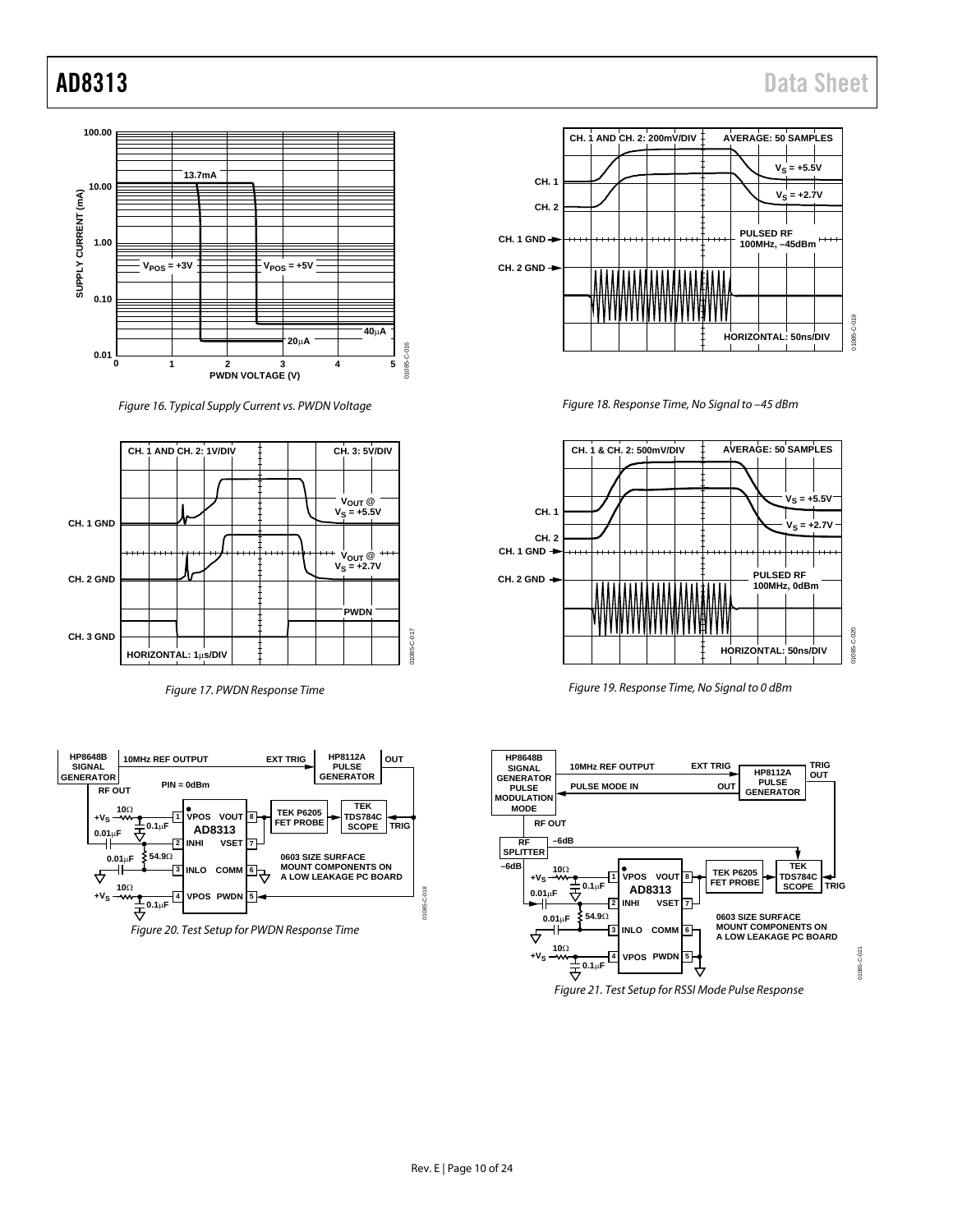## <span id="page-10-0"></span>CIRCUIT DESCRIPTION

The [AD8313](http://www.analog.com/AD8313?doc=AD8313.pdf) is an 8-stage logarithmic amplifier, specifically designed for use in RF measurement and power amplifier control applications at frequencies up to 2.5 GHz. A block diagram is shown in [Figure 22.](#page-10-1) For a detailed description of log amp theory and design principles, refer to th[e AD8307](http://www.analog.com/AD8307?doc=AD8313.pdf) data sheet.



<span id="page-10-1"></span>A fully differential design is used. Inputs INHI and INLO (Pins 2 and 3) are internally biased to approximately 0.75 V below the supply voltage, and present a low frequency impedance of nominally 900  $\Omega$  in parallel with 1.1 pF. The noise spectral density referred to the input is 0.6 nV/ $\sqrt{Hz}$ , equivalent to a voltage of 35 V rms in a 3.5 GHz bandwidth, or a noise power of  $-76$  dBm re: 50  $\Omega$ . This sets the lower limit to the dynamic range; the [Applications](#page-14-0) section shows how to increase the sensitivity by using a matching network or input transformer. However, the low end accuracy of th[e AD8313](http://www.analog.com/AD8313?doc=AD8313.pdf) is enhanced by specially shaping the demodulation transfer characteristic to partially compensate for errors due to internal noise.

Each of the eight cascaded stages has a nominal voltage gain of 8 dB and a bandwidth of 3.5 GHz. Each stage is supported by precision biasing cells that determine this gain and stabilize it against supply and temperature variations. Since these stages are direct-coupled and the dc gain is high, an offset compensation loop is included. The first four stages and the biasing system are powered from Pin 4, while the later stages and the output interfaces are powered from Pin 1. The biasing is controlled by a logic interface PWDN (Pin 5); this is grounded for normal operation, but may be taken high (to  $V<sub>S</sub>$ ) to disable the chip. The threshold is at V<sub>POS</sub>/2 and the biasing functions are enabled and disabled within 1.8  $\mu$ s.

Each amplifier stage has a detector cell associated with its output. These nonlinear cells perform an absolute value (fullwave rectification) function on the differential voltages along this backbone in a transconductance fashion; their outputs are in current-mode form and are thus easily summed. A ninth detector cell is added at the input of th[e AD8313.](http://www.analog.com/AD8313?doc=AD8313.pdf) Since the midrange response of each of these nine detector stages is separated by 8 dB, the overall dynamic range is about 72 dB [\(Figure 23\)](#page-10-2). The upper end of this range is determined by the

capacity of the first detector cell, and occurs at approximately 0 dBm. The practical dynamic range is over 70 dB to the ±3 dB error points. However, some erosion of this range can occur at temperature and frequency extremes. Useful operation to over 3 GHz is possible, and th[e AD8313](http://www.analog.com/AD8313?doc=AD8313.pdf) remains serviceable at 10 MHz, needing only a small amount of additional ripple filtering.



<span id="page-10-2"></span>The fluctuating current output generated by the detector cells, with a fundamental component at twice the signal frequency, is filtered first by a low-pass section inside each cell, and then by the output stage. The output stage converts these currents to a voltage, Vout, at VOUT (Pin 8), which can swing rail-to-rail. The filter exhibits a 2-pole response with a corner at approximately 12 MHz and full-scale rise time (10% to 90%) of 40 ns. The residual output ripple at an input frequency of 100 MHz has an amplitude of under 1 mV. The output can drive a small resistive load; it can source currents of up to 400 µA, and sink up to 10 mA. The output is stable with any capacitive load, though settling time could be impaired. The low frequency incremental output impedance is approximately  $0.2 \Omega$ .

In addition to its use as an RF power measurement device (that is, as a logarithmic amplifier), the [AD8313](http://www.analog.com/AD8313?doc=AD8313.pdf) may also be used in controller applications by breaking the feedback path from VOUT to VSET (Pin 7), which determines the slope of the output (nominally 18 mV/dB). This pin becomes the setpoint input in controller modes. In this mode, the voltage  $V_{OUT}$ remains close to ground (typically under 50 mV) until the decibel equivalent of the voltage  $V_{\text{SET}}$  is reached at the input, when  $V_{\text{OUT}}$  makes a rapid transition to a voltage close to  $V_{\text{POS}}$ (see th[e Operating in Controller Mode](#page-14-2) section). The logarithmic intercept is nominally positioned at −100 dBm (re: 50 Ω); this is effective in both the log amp mode and the controller mode.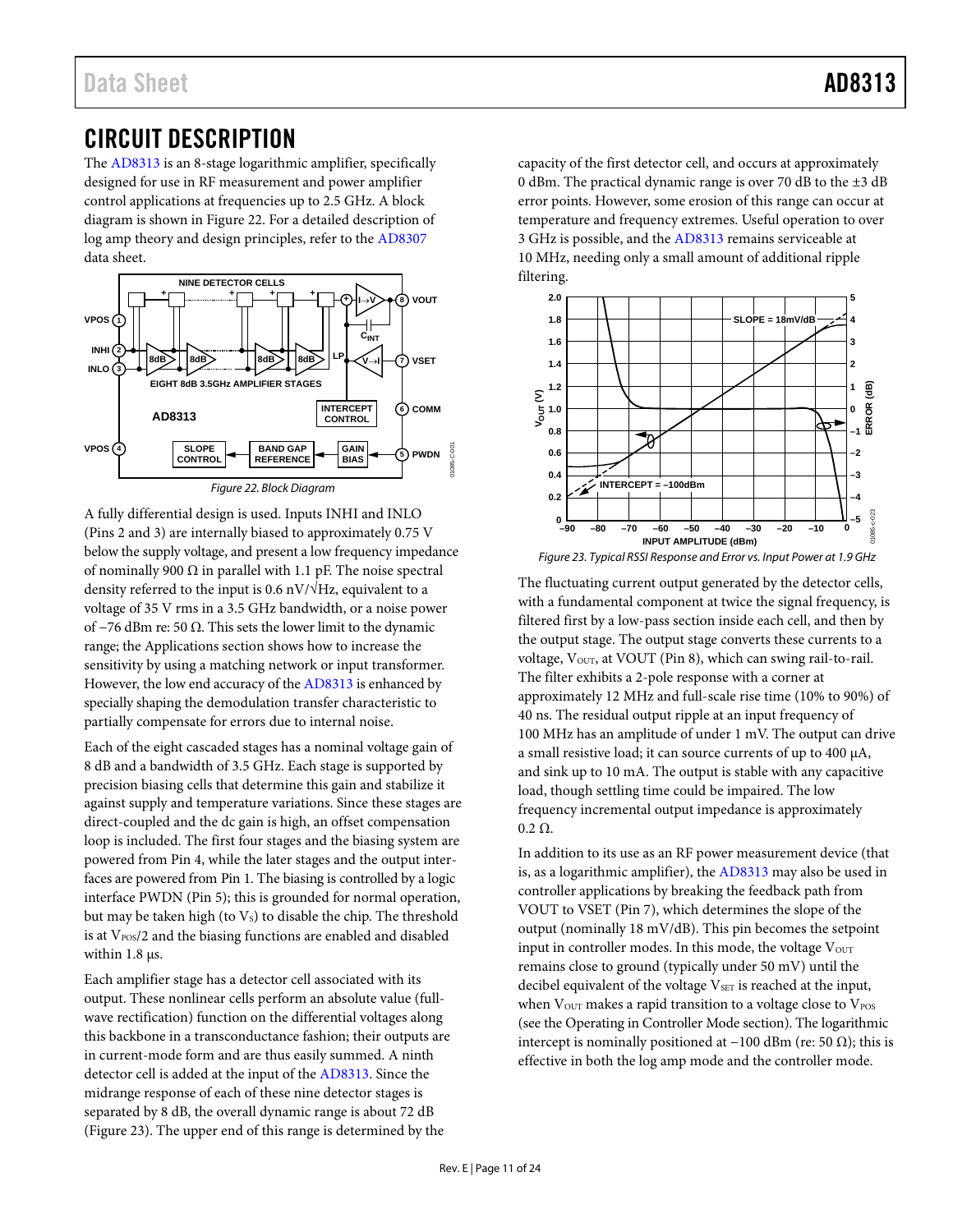With Pins 7 and 8 connected (log amp mode), the output can be stated as

 $V_{OUT} = V_{SLOPE} (P_{IN} + 100 \text{ dBm})$ 

where  $P_{IN}$  is the input power stated in dBm when the source is directly terminated in 50  $\Omega$ . However, the input impedance of the [AD8313](http://www.analog.com/AD8313?doc=AD8313.pdf) is much higher than 50  $Ω$ , and the sensitivity of this device may be increased by about 12 dB by using some type of matching network (see below), which adds a voltage gain and lowers the intercept by the same amount. Dependence on the reference impedance can be avoided by restating the expression as

$$
V_{OUT} = 20 \times V_{SLOPE} \times \log \times (V_{IN}/2.2 \,\mu\text{V})
$$

where  $V_{I N}$  is the rms value of a sinusoidal input appearing across Pins 2 and 3; here, 2.2 µV corresponds to the intercept, expressed in voltage terms. For detailed information on the effect of signal waveform and metrics on the intercept positioning for a log amp, refer to th[e AD8307](http://www.analog.com/AD8307?doc=AD8313.pdf) data sheet.

With Pins 7 and 8 disconnected (controller mode), the output can be stated as

$$
V_{OUT} \rightarrow V_S \quad \text{when} \quad V_{SLOPE} \log (P_{IN} / 100) > V_{SET}
$$
  

$$
V_{OUT} \rightarrow 0 \quad \text{when} \quad V_{SLOPE} \log (P_{IN} / 100) < V_{SET}
$$

when the input is stated in terms of the power of a sinusoidal signal across a net termination impedance of 50  $\Omega$ . The transition zone between high and low states is very narrow since the output stage behaves essentially as a fast integrator. The above equations can be restated as

$$
V_{OUT} \rightarrow V_S \quad \text{when} \quad V_{SLOPE} \log (V_{IN}/2.2 \, \mu\text{V}) > V_{SET}
$$
  

$$
V_{OUT} \rightarrow 0 \quad \text{when} \quad V_{SLOPE} \log (V_{IN}/2.2 \, \mu\text{V}) < V_{SET}
$$

Another use of the separate VOUT and VSET pins is in raising the load-driving current capability by including an external NPN emitter follower. More complete information about usage in these modes is provided in th[e Applications](#page-14-0) section.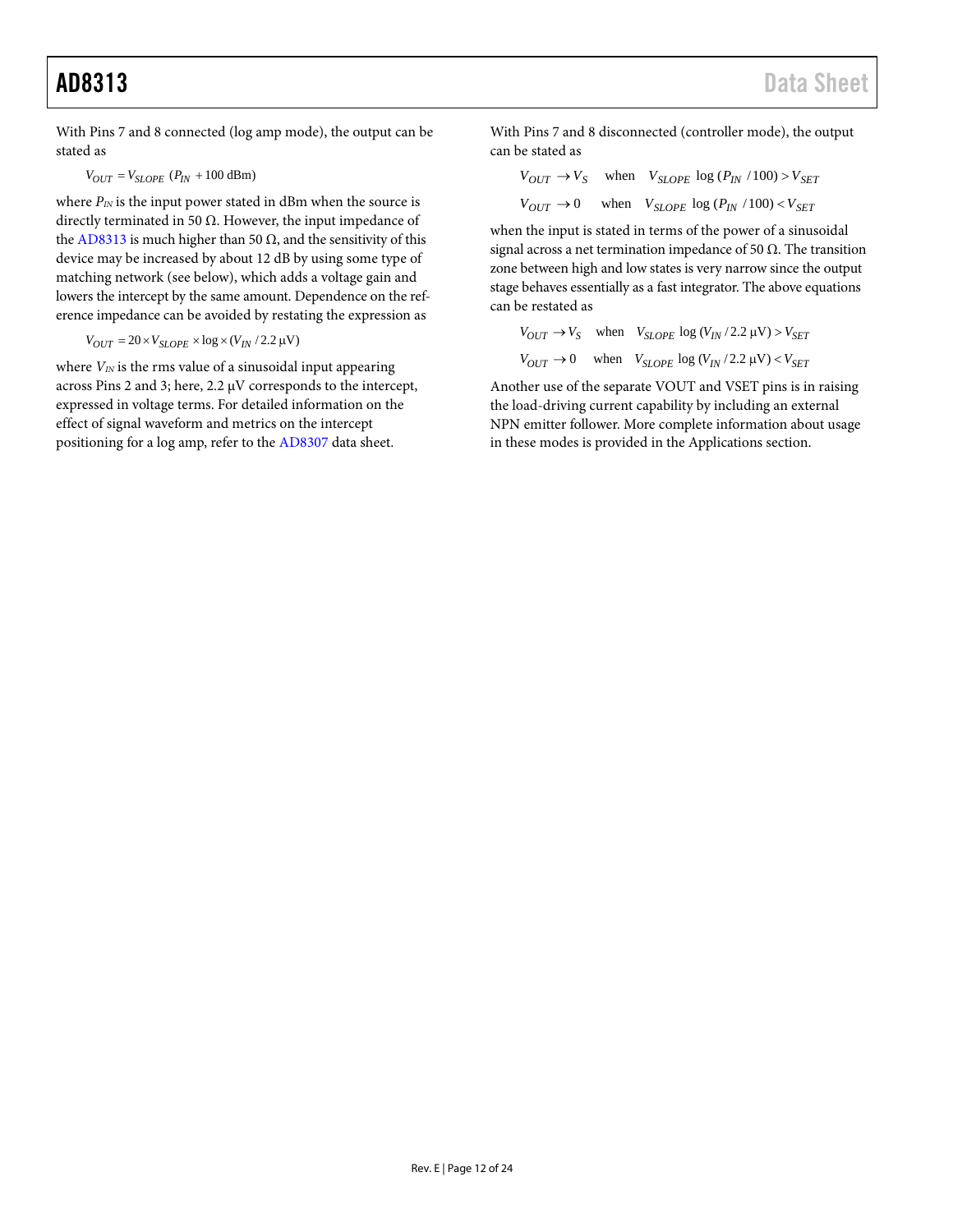## <span id="page-12-0"></span>INTERFACES

This section describes the signal and control interfaces and their behavior. On-chip resistances and capacitances exhibit variations of up to ±20%. These resistances are sometimes temperature-dependent, and the capacitances may be voltagedependent.

#### <span id="page-12-1"></span>**POWER-DOWN INTERFACE, PWDN**

The power-down threshold is accurately centered at the midpoint of the supply as shown in [Figure 24.](#page-12-5) If Pin 5 is left unconnected or tied to the supply voltage (recommended), the bias enable current is shut off, and the current drawn from the supply is predominately through a nominal 300 k $\Omega$  chain (20  $\mu$ A at 3 V). When grounded, the bias system is turned on. The threshold level is accurately at  $V_{\text{POS}}/2$ . When operating in the device ON state, the input bias current at the PWDN pin is approximately 5  $\mu$ A for V<sub>POS</sub> = 3 V.



*Figure 24. Power-Down Threshold Circuitry*

#### <span id="page-12-5"></span><span id="page-12-2"></span>**SIGNAL INPUTS, INHI, INLO**

The simplest low frequency ac model for this interface consists of just a 900  $\Omega$  resistance, R<sub>IN</sub>, in shunt with a 1.1 pF input cap-acitance, C<sub>IN</sub>, connected across INHI and INLO[. Figure 25](#page-12-6) shows these distributed in the context of a more complete schematic. The input bias voltage shown is for the enabled chip; when disabled, it rises by a few hundred millivolts. If the input is coupled via capacitors, this change may cause a low level signal transient to be introduced, having a time constant formed by these capacitors and  $R_{IN}$ . For this reason, large coupling capacitors should be well matched. This is not necessary when using the small capacitors found in many impedance transforming networks used at high frequencies.



<span id="page-12-6"></span>*Figure 25. Input Interface Simplified Schematic*

For high frequency use[, Figure 26](#page-12-4) shows the input impedance plotted on a Smith chart. This measured result of a typical device includes a 191 mil 50  $\Omega$  trace and a 680 pF capacitor to ground from the INLO pin.



#### <span id="page-12-4"></span><span id="page-12-3"></span>**LOGARITHMIC/ERROR OUTPUT, VOUT**

The rail-to-rail output interface is shown i[n Figure 27.](#page-12-7) Vour can run from within about 50 mV of ground, to within about 100 mV of the supply voltage, and is short-circuit safe to either supply. However, the sourcing load current, ISOURCE, is limited to that which is provided by the PNP transistor, typically 400 µA. Larger load currents can be provided by adding an external NPN transistor (see th[e Applications](#page-14-0) section). The dc open-loop gain of this amplifier is high, and it may be regarded as an integrator having a capacitance of 2 pF  $(C_{INT})$  driven by the current-mode signal generated by the summed outputs of the nine detector stages, which is scaled approximately 4.0 µA/dB.



*Figure 27. Output Interface Circuitry*

<span id="page-12-7"></span>Thus, for midscale RF input of about 3 mV, which is some 40 dB above the minimum detector output, this current is 160 µA, and the output changes by 8 V/µs. When VOUT is connected to VSET, the rise and fall times are approximately 40 ns (for  $R_L \ge$  $10 \text{ kΩ}$ ).

The nominal slew rate is 2.5 V/µs. The HF compensation technique results in stable operation with a large capacitive load,  $C_{L}$ , though the positive-going slew rate is then limited by  $I_{\text{SOURCE}}/C_{\text{L}}$ to 1 V/ $\mu$ s for C<sub>L</sub> = 400 pF.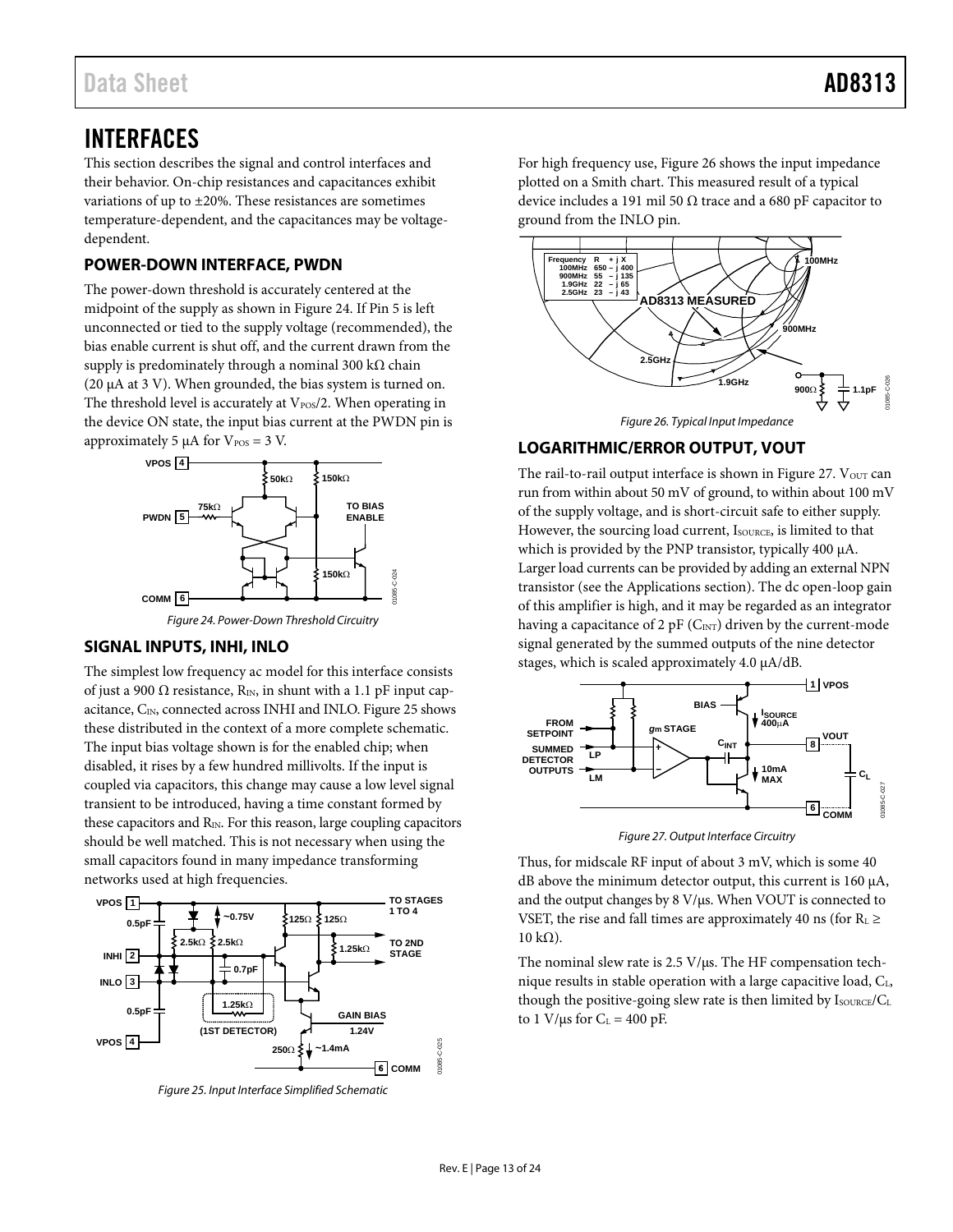### <span id="page-13-0"></span>**SETPOINT INTERFACE, VSET**

The setpoint interface is shown i[n Figure 28.](#page-13-1) The voltage, VSET, is divided by a factor of 3 in a resistive attenuator of 18 kΩ total resistance. The signal is converted to a current by the action of the op amp and the resistor R3 (1.5 k $\Omega$ ), which balances the current generated by the summed output of the nine detector cells at the input to the previous cell. The logarithmic slope is nominally 3 μs  $\times$  4.0 μA/dB  $\times$  1.5 kΩ = 18 mV/dB.

<span id="page-13-1"></span>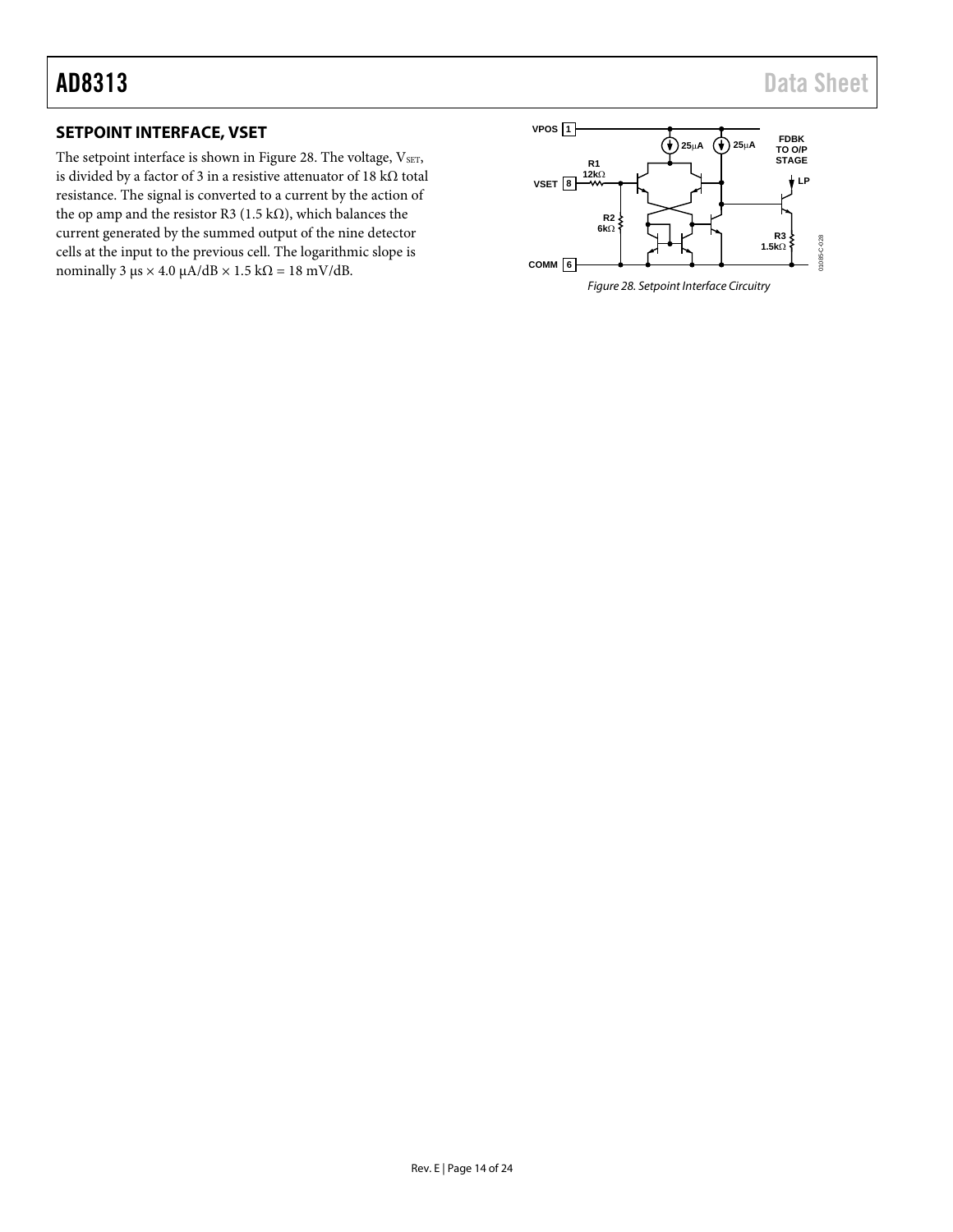## <span id="page-14-1"></span><span id="page-14-0"></span>APPLICATIONS INFORMATION **BASIC CONNECTIONS FOR LOG (RSSI) MODE**

[Figure 29](#page-14-3) shows th[e AD8313](http://www.analog.com/AD8313?doc=AD8313.pdf) connected in its basic measurement mode. A power supply between 2.7 V and 5.5 V is required. The power supply to each of the VPOS pins should be decoupled with a 0.1 µF surface-mount ceramic capacitor and a 10  $\Omega$  series resistor.

The PWDN pin is shown as grounded. The [AD8313](http://www.analog.com/AD8313?doc=AD8313.pdf) may be disabled by a logic high at this pin. When disabled, the chip current is reduced to about 20 µA from its normal value of 13.7 mA. The logic threshold is at  $V_{\rm POS}/2$ , and the enable function occurs in about 1.8 µs. However, that additional settling time is generally needed at low input levels. While the input in this case is terminated with a simple 50  $\Omega$  broadband resistive match, there are many ways in which the input termination can be accomplished. These are discussed in th[e Input](#page-15-0)  [Coupling](#page-15-0) section.

VSET is connected to VOUT to establish a feedback path that controls the overall scaling of the logarithmic amplifier. The load resistance,  $R_L$ , should not be lower than 5 k $\Omega$  so that the full-scale output of 1.75 V can be generated with the limited available current of 400 µA max.

As stated in th[e Absolute Maximum Ratings](#page-5-0) table, an externally applied overvoltage on the VOUT pin, which is outside the range 0 V to V<sub>POS</sub>, is sufficient to cause permanent damage to the device. If overvoltages are expected on the VOUT pin, a series resistor, RPROT, should be included as shown. A 500  $\Omega$ resistor is sufficient to protect against overvoltage up to ±5 V; 1000 Ω should be used if an overvoltage of up to  $\pm$ 15 V is expected. Since the output stage is meant to drive loads of no more than 400 µA, this resistor does not impact device performance for higher impedance drive applications (higher output current applications are discussed in th[e Increasing](#page-17-1)  [Output Current](#page-17-1) section).



<span id="page-14-3"></span>*Figure 29. Basic Connections for Log (RSSI) Mode*

#### <span id="page-14-2"></span>**OPERATING IN CONTROLLER MODE**

[Figure 30](#page-14-4) shows the basic connections for operation in controller mode. The link between VOUT and VSET is broken and a setpoint is applied to VSET. Any difference between V<sub>SET</sub> and the equivalent input power to the  $AD8313$  drives  $V<sub>OUT</sub>$  either to the supply rail or close to ground. If V<sub>SET</sub> is greater than the equivalent input power,  $V_{OUT}$  is driven toward ground, and vice versa.



*Figure 30. Basic Connections for Operation in the Controller Mode*

<span id="page-14-4"></span>This mode of operation is useful in applications where the output power of an RF power amplifier (PA) is to be controlled by an analog AGC loop [\(Figure 31\)](#page-14-5). In this mode, a setpoint voltage, proportional in dB to the desired output power, is applied to the VSET pin. A sample of the output power from the PA, via a directional coupler or other means, is fed to the input of the [AD8313.](http://www.analog.com/AD8313?doc=AD8313.pdf)



*Figure 31. Setpoint Controller Operation*

<span id="page-14-5"></span>V<sub>OUT</sub> is applied to the gain control terminal of the power amplifier. The gain control transfer function of the power amplifier should be an inverse relationship, that is, increasing voltage decreases gain.

A positive input step on  $V<sub>SET</sub>$  (indicating a demand for increased power from the PA) drives V<sub>OUT</sub> toward ground. This should be arranged to increase the gain of the PA. The loop settles when  $V<sub>OUT</sub>$  settles to a voltage that sets the input power to the  $AD8313$ to the dB equivalent of VSET.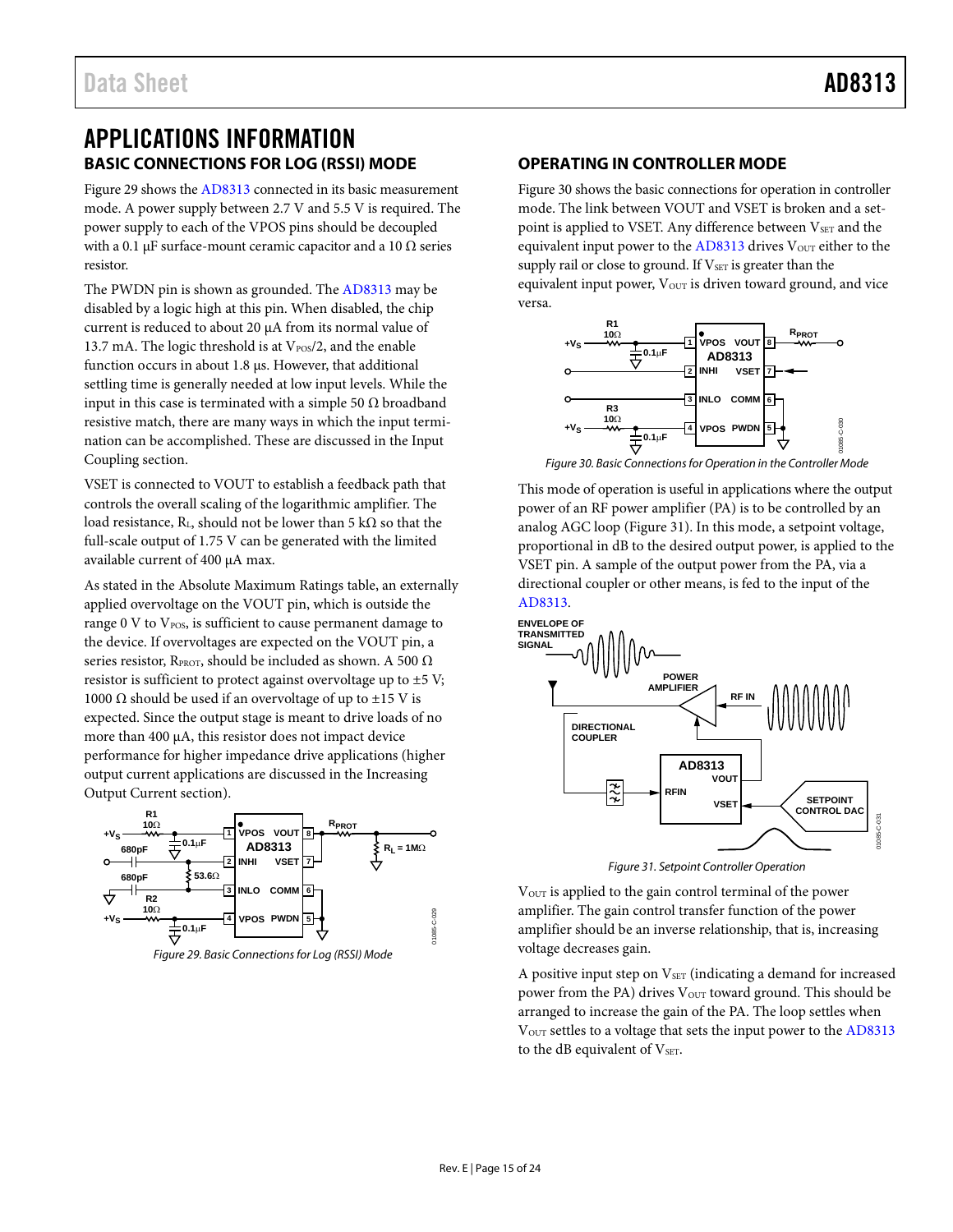### <span id="page-15-0"></span>**INPUT COUPLING**

The signal can be coupled to th[e AD8313](http://www.analog.com/AD8313?doc=AD8313.pdf) in a variety of ways. In all cases, there must not be a dc path from the input pins to ground. Some of the possibilities include dual-input coupling capacitors, a flux-linked transformer, a printed circuit balun, direct drive from a directional coupler, or a narrow-band impedance matching network.

[Figure 32](#page-15-2) shows a simple broadband resistive match. A termination resistor of 53.6  $\Omega$  combines with the internal input impedance of th[e AD8313](http://www.analog.com/AD8313?doc=AD8313.pdf) to give an overall resistive input impedance of approximately 50 Ω. It is preferable to place the termination resistor directly across the input pins, INHI to INLO, where it lowers the possible deleterious effects of dc offset voltages on the low end of the dynamic range. At low frequencies, this may not be quite as beneficial, since it requires larger coupling capacitors. The two 680 pF input coupling capacitors set the high-pass corner frequency of the network at 9.4 MHz.



<span id="page-15-2"></span>The high-pass corner frequency can be set higher according to the equation

$$
f_{3dB} = \frac{1}{2 \times \pi \times C \times 50}
$$

where:

$$
C = \frac{C1 \times C2}{C1 \times C2}
$$

In high frequency applications, the use of a transformer, balun, or matching network is advantageous. The impedance matching characteristics of these networks provide what is essentially a gain stage before th[e AD8313](http://www.analog.com/AD8313?doc=AD8313.pdf) that increases the device sensitivity. This gain effect is explored in the following matching example.

[Figure 33](#page-15-3) an[d Figure 34](#page-15-4) show device performance under these three input conditions at 900 MHz and 1.9 GHz.

While the 900 MHz case clearly shows the effect of input matching by realigning the intercept as expected, little improvement is seen at 1.9 GHz. Clearly, if no improvement in sensitivity is required, a simple 50  $\Omega$  termination may be the best choice for a given design based on ease of use and cost of components.



*Figure 33. Comparison of Terminated, Matched, and Balanced Input Drive at 900 MHz*

<span id="page-15-3"></span>

### <span id="page-15-4"></span><span id="page-15-1"></span>**NARROW-BAND LC MATCHING EXAMPLE AT 100 MHz**

While numerous software programs provide an easy way to calculate the values of matching components, a clear understanding of the calculations involved is valuable. A low frequency (100 MHz) value has been used for this example because of the deleterious board effects at higher frequencies. RF layout simulation software is useful when board design at higher frequencies is required.

A narrow-band LC match can be implemented either as a series-inductance/shunt-capacitance or as a series-capacitance/ shunt-inductance. However, the concurrent requirement that the [AD8313](http://www.analog.com/AD8313?doc=AD8313.pdf) inputs, INHI and INLO, be ac-coupled, makes a series-capacitance/shunt-inductance type match more appropriate [\(Figure 35\)](#page-15-5).



<span id="page-15-5"></span>*Figure 35. Narrow-Band Reactive Match*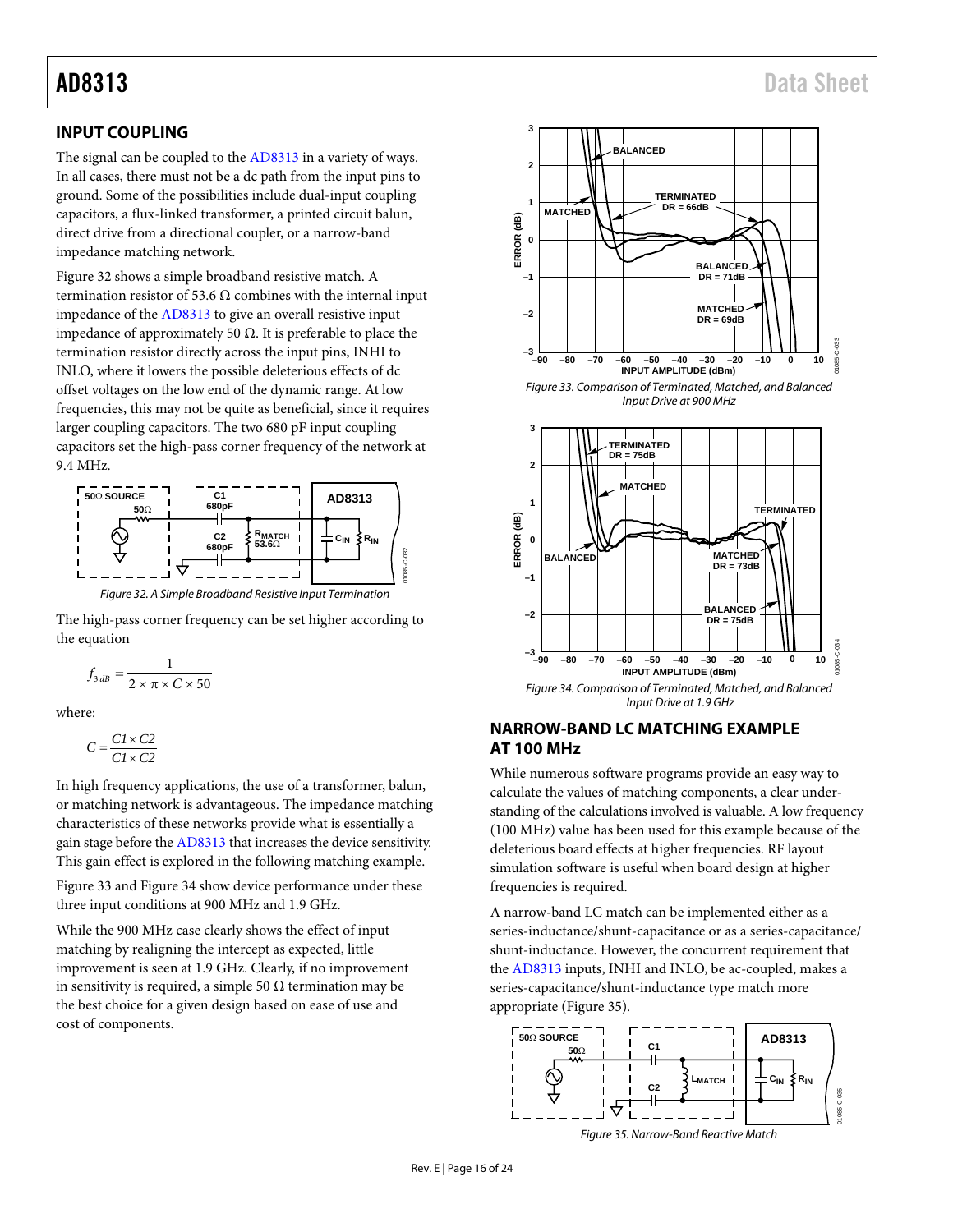Typically, the [AD8313](http://www.analog.com/AD8313?doc=AD8313.pdf) needs to be matched to 50 Ω. The input impedance of th[e AD8313](http://www.analog.com/AD8313?doc=AD8313.pdf) at 100 MHz can be read from the Smith chart [\(Figure 26\)](#page-12-4) and corresponds to a resistive input impedance of 900 Ω in parallel with a capacitance of 1.1 pF.

To make the matching process simpler, th[e AD8313](http://www.analog.com/AD8313?doc=AD8313.pdf) input capacitance,  $C_{IN}$ , can be temporarily removed from the calculation by adding a virtual shunt inductor (L2), which resonates away  $C_{\text{IN}}$  [\(Figure 36\)](#page-16-0). This inductor is factored back into the calculation later. This allows the main calculation to be based on a simple resistive-to-resistive match, that is, 50  $\Omega$  to 900  $\Omega$ .

The resonant frequency is defined by the equation

$$
\omega = \frac{1}{\sqrt{L^2 \times C_{IN}}}
$$

therefore,



*Figure 36. Input Matching Example*

<span id="page-16-0"></span>With C<sub>IN</sub> and L2 temporarily out of the picture, the focus is now on matching a 50  $\Omega$  source resistance to a (purely resistive) load of 900 Ω and calculating values for *CMATCH* and *L1*. When

$$
R_{S}R_{IN} = \frac{LI}{C_{MATCH}}
$$

the input looks purely resistive at a frequency given by

$$
f_0 = \frac{1}{2\pi\sqrt{LI \times C_{MATCH}}} = 100 \text{ MHz}
$$

Solving for *CMATCH* gives

$$
C_{MATCH} = \frac{1}{\sqrt{R_S R_{IN}}} \times \frac{1}{2\pi f_0} = 7.5 \text{ pF}
$$

Solving for *L1* gives

$$
LI = \frac{\sqrt{R_S} R_{IN}}{2\pi f_0} = 337.6 \text{ nH}
$$

Because *L1* and *L2* are parallel, they can be combined to give the final value for *LMATCH*, that is,

$$
L_{MATCH} = \frac{LI \times L2}{LI + L2} = 294 \text{ nH}
$$

C1 and C2 can be chosen in a number of ways. First, C2 can be set to a large value, for example, 1000 pF, so that it appears as an RF short. C1 would then be set equal to the calculated value of

CMATCH. Alternatively, C1 and C2 can each be set to twice CMATCH so that the total series capacitance is equal to CMATCH. By making C1 and C2 slightly unequal (that is, select C2 to be about 10% less than C1) but keeping their series value the same, the amplitude of the signals on INHI and INLO can be equalized so that the [AD8313](http://www.analog.com/AD8313?doc=AD8313.pdf) is driven in a more balanced manner. Any of the options detailed above can be used provided that the combined series value of C1 and C2, that is,  $Cl \times C2/(Cl + C2)$  is equal to C<sub>MATCH</sub>.

In all cases, the values of CMATCH and LMATCH must be chosen from standard values. At this point, these values need now be installed on the board and measured for performance at 100 MHz. Because of board and layout parasitics, the component values from the preceding example had to be tuned to the final values of  $C_{\text{MATCH}} = 8.9$  pF and  $L_{\text{MATCH}} = 270$  nH as shown in [Table 5.](#page-16-1)

Assuming a lossless matching network and noting conservation of power, the impedance transformation from Rs to R<sub>IN</sub> (50  $\Omega$  to 900 Ω) has an associated voltage gain given by

$$
Gain_{dB} = 20 \times \log \sqrt{\frac{R_{IN}}{R_S}} = 12.6 \text{ dB}
$$

Because the [AD8313](http://www.analog.com/AD8313?doc=AD8313.pdf) input responds to *voltage* and not to true power, the voltage gain of the matching network increases the effective input low-end power sensitivity by this amount. Thus, in this case, the dynamic range is shifted downward, that is, the 12.6 dB voltage gain shifts the 0 dBm to −65 dBm input range downward to −12.6 dBm to −77.6 dBm. However, because of network losses, this gain is not be fully realized in practice. Refer t[o Figure 33](#page-15-3) an[d Figure 34](#page-15-4) for an example of practical attainable voltage gains.

[Table 5](#page-16-1) shows recommended values for the inductor and capacitors i[n Figure 35](#page-15-5) for some selected RF frequencies in addition to the associated theoretical voltage gain. These values for a reactive match are optimal for the board layout detailed as [Figure 45.](#page-22-0)

As previously discussed, a modification of the board layout produces networks that may not perform as specified. At 2.5 GHz, a shunt inductor is sufficient to achieve proper matching. Consequently, C1 and C2 are set sufficiently high that they appear as RF shorts.

<span id="page-16-1"></span>

| Table 5. Recommended Values for C1, C2, and $L_{\text{MATCH}}$ in |
|-------------------------------------------------------------------|
| Figure 35                                                         |

| ారా            |                            |                        |                        |                |                            |
|----------------|----------------------------|------------------------|------------------------|----------------|----------------------------|
| Freq.<br>(MHz) | C <sub>MATCH</sub><br>(pF) | C <sub>1</sub><br>(pF) | C <sub>2</sub><br>(pF) | LMATCH<br>(nH) | <b>Voltage</b><br>Gain(dB) |
| 100            | 8.9                        | 22                     | 15                     | 270            | 12.6                       |
|                |                            |                        | 1000                   | 270            |                            |
| 900            | 1.5                        | 3                      | 3                      | 8.2            | 9.0                        |
|                |                            | 1.5                    | 1000                   | 8.2            |                            |
| 1900           | 1.5                        | 3                      | 3                      | 2.2            | 6.2                        |
|                |                            | 1.5                    | 1000                   | 2.2            |                            |
| 2500           | Large                      | 390                    | 390                    | 2.2            | 3.2                        |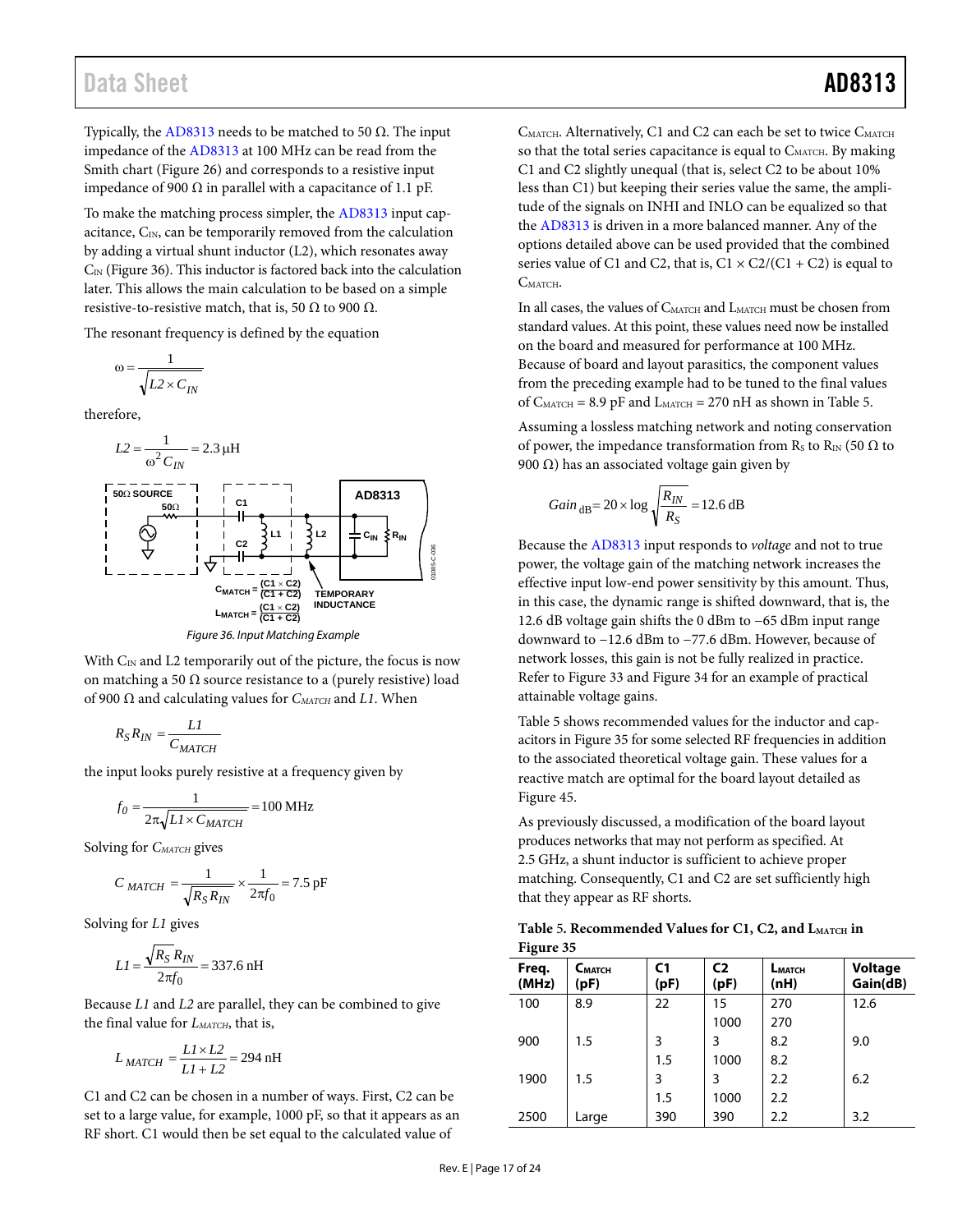[Figure 37 s](#page-17-2)hows the voltage response of the 100 MHz matching network. Note the high attenuation at lower frequencies typical of a high-pass network.



<span id="page-17-2"></span>

#### <span id="page-17-0"></span>**ADJUSTING THE LOG SLOPE**

[Figure 38 s](#page-17-3)hows how the log slope can be adjusted to an exact value. The idea is simple: the output at the VOUT pin is attenuated by the variable resistor R2 working against the internal 18 k $\Omega$ of input resistance at the VSET pin. When R2 is 0, the attenuation it introduces is 0, and thus the slope is the basic 18 mV/dB. Note that this value varies with frequency, [\(Figure 10\)](#page-8-1). When R2 is set to its maximum value of 10 k $\Omega$ , the attenuation from VOUT to VSET is the ratio  $18/(18 + 10)$ , and the slope is raised to  $(28/18) \times 18$  mV, or 28 mV/dB. At about the midpoint, the nominal scale is 23 mV/dB. Thus, a 70 dB input range changes the output by  $70 \times 23$  mV, or 1.6 V.



<span id="page-17-3"></span>As stated, the unadjusted log slope varies with frequency from 17 mV/dB to 20 mV/dB, as shown in [Figure 10.](#page-8-1) By placing a resistor between VOUT and VSET, the slope can be adjusted to a convenient 20 mV/dB as shown i[n Figure 39.](#page-17-4)

[Table 6](#page-17-5) shows the recommended values for this resistor,  $R_{\text{EXT}}$ . Also shown are values for REXT, which increase the slope to approximately 50 mV/dB. The corresponding voltage swings for a −65 dBm to 0 dBm input range are also shown i[n Table 7.](#page-18-1)





<span id="page-17-5"></span><span id="page-17-4"></span>

| Table 6. Values for REXT in Figure 39 |  |  |  |  |  |  |
|---------------------------------------|--|--|--|--|--|--|
|---------------------------------------|--|--|--|--|--|--|

| <b>Frequency</b><br>MHz | <b>REXT</b><br>kV | $\cdot$<br>Slope<br>mV/dB | V <sub>out</sub> Swing for Pin<br>$-65$ dBm to 0 dBm $-$ V |
|-------------------------|-------------------|---------------------------|------------------------------------------------------------|
| 100                     | 0.953             | 20                        | 0.44 to 1.74                                               |
| 900                     | 2.00              | 20                        | 0.58 to 1.88                                               |
| 1900                    | 2.55              | 20                        | $0.70$ to $2.00$                                           |
| 2500                    | 0                 | 20                        | 0.54 to 1.84                                               |
| 100                     | 29.4              | 50                        | 1.10 to 4.35                                               |
| 900                     | 32.4              | 50.4                      | 1.46 to 4.74                                               |
| 1900                    | 33.2              | 49.8                      | 1.74 to 4.98                                               |
| 2500                    | 26.7              | 49.7                      | 1.34 to 4.57                                               |

The value for REXT is calculated by

$$
R_{EXT} = \frac{(New \ Slope - Original \ Slope)}{Original \ Slope} \times 18 \ k\Omega
$$

The value for the *Original Slope*, at a particular frequency, can be read from [Figure 10.](#page-8-1) The resulting output swing is calculated by simply inserting the New Slope value and the intercept at that frequency [\(Figure 10](#page-8-1) an[d Figure 13\)](#page-8-2) into the general equation for th[e AD8313's](http://www.analog.com/AD8313?doc=AD8313.pdf) output voltage:

*VOUT* = *Slope*(*PIN* − *Intercept*)

#### <span id="page-17-1"></span>**INCREASING OUTPUT CURRENT**

To drive a more substantial load, either a pull-up resistor or an emitter-follower can be used.

I[n Figure 40,](#page-17-6) a 1 kΩ pull-up resistor is added at the output, which provides the load current necessary to drive a 1 kΩ load to 1.7 V for  $V_s = 2.7$  V. The pull-up resistor slightly lowers the intercept and the slope. As a result, the transfer function of the [AD8313 i](http://www.analog.com/AD8313?doc=AD8313.pdf)s shifted upward (intercept shifts downward).



<span id="page-17-6"></span>Figure 40. Increasin[g AD8313 O](http://www.analog.com/AD8313?doc=AD8313.pdf)utput Current Capability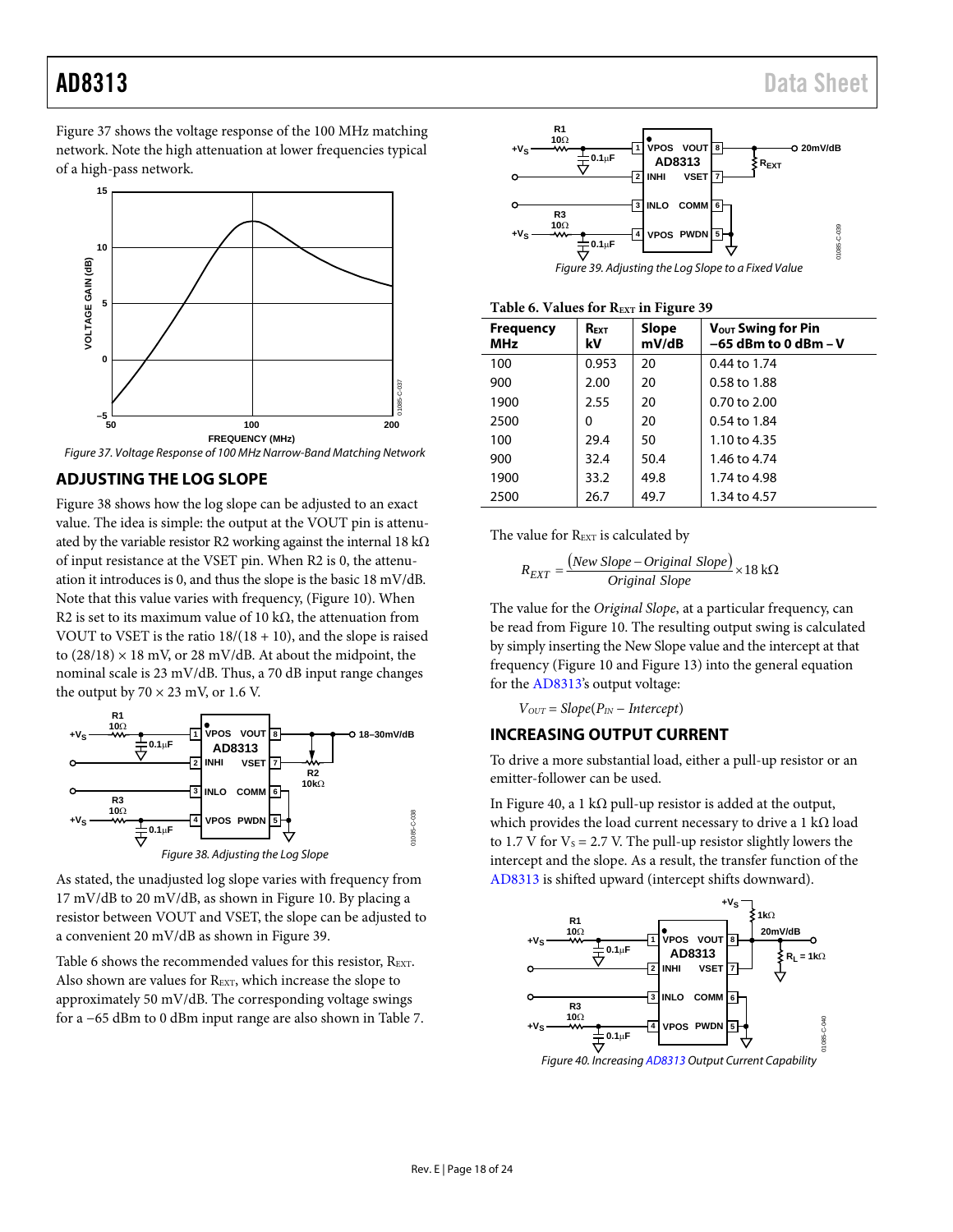In Figure 41, an emitter-follower provides the current gain, when a 100  $\Omega$  load can readily be driven to full-scale output. While a high  $\beta$  transistor such as the BC848BLT1 (min  $\beta = 200$ ) is recommended, a 2 k $\Omega$  pull-up resistor between VOUT and  $+V_s$  can provide additional base current to the transistor.



Figure 41. Output Current Drive Boost Connection

In addition to providing current gain, the resistor/potentiometer combination between VSET and the emitter of the transistor increases the log slope to as much as 45 mV/dB, at maximum resistance. This gives an output voltage of 4 V for a 0 dBm input. If no increase in the log slope is required, VSET can be connected directly to the emitter of the transistor.

### <span id="page-18-0"></span>**EFFECT OF WAVEFORM TYPE ON INTERCEPT**

Although specified for input levels in dBm (dB relative to 1 mW), th[e AD8313 r](http://www.analog.com/AD8313?doc=AD8313.pdf)esponds to voltage and not to power. A direct consequence of this characteristic is that input signals of equal rms power but differing crest factors produce different results at the log amp's output.

Different signal waveforms vary the effective value of the log amp's intercept upward or downward. Graphically, this looks like a vertical shift in the log amp's transfer function. The device's logarithmic slope, however, is in principle not affected. For example, if the [AD8313 i](http://www.analog.com/AD8313?doc=AD8313.pdf)s being fed alternately from a continuous wave and from a single CDMA channel of the same rms power, th[e AD8313 o](http://www.analog.com/AD8313?doc=AD8313.pdf)utput voltage differs by the equivalent of 3.55 dB (64 mV) over the complete dynamic range of the device (the output for a CDMA input being lower).

[Table 7](#page-18-1) shows the correction factors that should be applied to measure the rms signal strength of a various signal types. A continuous wave input is used as a reference. To measure the rms power of a square wave, for example, the mV equivalent of the dB value given in the table (18 mV/dB  $\times$  3.01 dB) should be subtracted from the output voltage of th[e AD8313.](http://www.analog.com/AD8313?doc=AD8313.pdf)

#### <span id="page-18-1"></span>**Table 7. Shift i[n AD8313](http://www.analog.com/AD8313?doc=AD8313.pdf) Output for Signals with Differing Crest Factors**

| <b>Signal Type</b>              | <b>Correction Factor</b><br>(Add to Output Reading) |
|---------------------------------|-----------------------------------------------------|
| <b>CW Sine Wave</b>             | 0 <sub>d</sub> B                                    |
| Square Wave or DC               | $-3.01$ dB                                          |
| <b>Triangular Wave</b>          | $+0.9$ dB                                           |
| GSM Channel (All Time Slots On) | $+0.55$ dB                                          |
| <b>CDMA Channel</b>             | $+3.55$ dB                                          |
| PDC Channel (All Time Slots On) | $+0.58$ dB                                          |
| <b>Gaussian Noise</b>           | $+2.51$ dB                                          |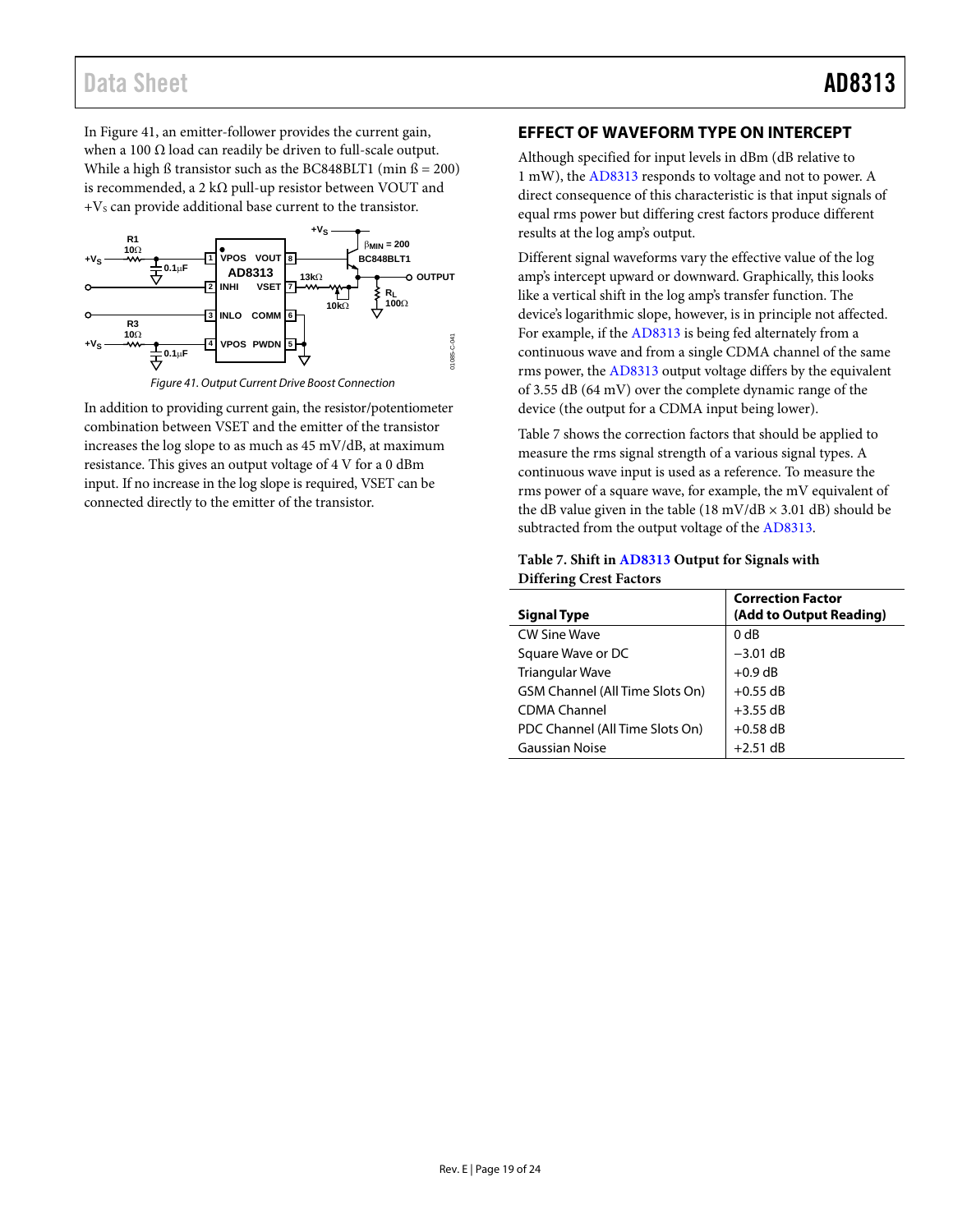## <span id="page-19-0"></span>EVALUATION BOARD **SCHEMATIC AND LAYOUT**

<span id="page-19-1"></span>[Figure 44](#page-21-0) shows the schematic of the [AD8313](http://www.analog.com/AD8313?doc=AD8313.pdf) evaluation board. Note that uninstalled components are indicated as *open*. This board contains the [AD8313](http://www.analog.com/AD8313?doc=AD8313.pdf) as well as the [AD8009](http://www.analog.com/AD8009?doc=AD8313.pdf) currentfeedback operational amplifier.

This is a 4-layer board (top and bottom signal layers, ground, and power). The top layer silkscreen and layout are shown in [Figure 42](#page-20-0) and [Figure 43.](#page-20-1) A detailed drawing of the recommended PCB footprint for the MSOP package and the pads for the matching components are shown i[n Figure 45.](#page-22-0)

The vacant portions of the signal and power layers are filled out with ground plane for general noise suppression. To ensure a low impedance connection between the planes, there are multiple through-hole connections to the RF ground plane. While the ground planes on the power and signal planes are used as general-purpose ground returns, any RF grounds related to the input matching network (for example, C2) are returned directly to the RF internal ground plane.

#### <span id="page-19-2"></span>**GENERAL OPERATION**

The [AD8313](http://www.analog.com/AD8313?doc=AD8313.pdf) should be powered by a single supply in the range of 2.7 V to 5.5 V. The power supply to each [AD8313](http://www.analog.com/AD8313?doc=AD8313.pdf) VPOS pin is decoupled by a 10  $\Omega$  resistor and a 0.1 µF capacitor. The [AD8009](http://www.analog.com/AD8009?doc=AD8313.pdf) can run on either single or dual supplies, +5 V to ±6 V. Both the positive and negative supply traces are decoupled using a 0.1 µF capacitor. Pads are provided for a series resistor or inductor to provide additional supply filtering.

The two signal inputs are ac-coupled using 680 pF high quality RF capacitors (C1, C2). A 53.6  $\Omega$  resistor across the differential signal inputs (INHI, INLO) combines with the internal 900  $\Omega$ input impedance to give a broadband input impedance of 50.6 Ω. This termination is not optimal from a noise perspective due to the Johnson noise of the 53.6  $\Omega$  resistor. Neither does it account for th[e AD8313's](http://www.analog.com/AD8313?doc=AD8313.pdf) reactive input impedance nor for the decrease over frequency of the resistive component of the input impedance. However, it does allow evaluation of the [AD8313](http://www.analog.com/AD8313?doc=AD8313.pdf) over its complete frequency range without having to design multiple matching networks.

For optimum performance, a narrow-band match can be implemented by replacing the 53.6  $\Omega$  resistor (labeled L/R) with an RF inductor and replacing the 680 pF capacitors with appropriate values. The [Narrow-Band LC Matching Example](#page-15-1)  at 100 [MHz](#page-15-1) section includes a table of recommended values for selected frequencies and explains the method of calculation.

Switch 1 is used to select between power-up and power-down modes. Connecting the PWDN pin to ground enables normal operation of the [AD8313.](http://www.analog.com/AD8313?doc=AD8313.pdf) In the opposite position, the PWDN pin can be driven externally (SMA connector labeled ENBL) to either device state, or it can be allowed to float to a disabled device state.

The evaluation board comes with th[e AD8313](http://www.analog.com/AD8313?doc=AD8313.pdf) configured to operate in RSSI/measurement mode. This mode is set by the 0  $\Omega$  resistor (R11), which shorts the VOUT and VSET pins to each other. When using the [AD8009,](http://www.analog.com/AD8009?doc=AD8313.pdf) the [AD8313](http://www.analog.com/AD8313?doc=AD8313.pdf) logarithmic output appears on the SMA connector labeled VOUT. Using only the [AD8313,](http://www.analog.com/AD8313?doc=AD8313.pdf) the log output can be measured at TP1 or the SMA connector labeled VSET.

#### <span id="page-19-3"></span>**USING TH[E AD8009](http://www.analog.com/AD8009?doc=AD8313.pdf) OPERATIONAL AMPLIFIER**

The [AD8313](http://www.analog.com/AD8313?doc=AD8313.pdf) can supply only 400  $\mu$ A at VOUT. It is also sensitive to capacitive loading, which can cause inaccurate measurements, especially in applications where the [AD8313](http://www.analog.com/AD8313?doc=AD8313.pdf) is used to measure the envelope of RF bursts.

The [AD8009](http://www.analog.com/AD8009?doc=AD8313.pdf) alleviates both of these issues. It is an ultrahigh speed current feedback amplifier capable of delivering over 175 mA of load current, with a slew rate of 5,500 V/ $\mu$ s, which results in a rise time of 545 ps, making it ideal as a pulse amplifier.

The [AD8009](http://www.analog.com/AD8009?doc=AD8313.pdf) is configured as a buffer amplifier with a gain of 1. Other gain options can be implemented by installing the appropriate resistors at R10 and R12.

Various output filtering and loading options are available using R5, R6, and C6. Note that some capacitive loads may cause the [AD8009](http://www.analog.com/AD8009?doc=AD8313.pdf) to become unstable. It is recommended that a 42.2  $\Omega$ resistor be installed at R5 when driving a capacitive load. More details can be found in the [AD8009](http://www.analog.com/AD8009?doc=AD8313.pdf) data sheet.

### <span id="page-19-4"></span>**VARYING THE LOGARITHMIC SLOPE**

The slope of the [AD8313](http://www.analog.com/AD8313?doc=AD8313.pdf) can be increased from its nominal value of 18 mV/dB to a maximum of 40 mV/dB by removing R11, the 0 $\Omega$  resistor, which shorts VSET to VOUT. VSET and VOUT are now connected through the 20 k $\Omega$  potentiometer. The [AD8009](http://www.analog.com/AD8009?doc=AD8313.pdf) must be configured for a gain of 1 to accurately vary the slope of th[e AD8313.](http://www.analog.com/AD8313?doc=AD8313.pdf) 

### <span id="page-19-5"></span>**OPERATING IN CONTROLLER MODE**

To put the [AD8313](http://www.analog.com/AD8313?doc=AD8313.pdf) into controller mode, R7 and R11 should be removed, breaking the link between VOUT and VSET. The VSET pin can then be driven externally via the SMA connector labeled VSET.

#### <span id="page-19-6"></span>**RF BURST RESPONSE**

The VOUT pin of the [AD8313](http://www.analog.com/AD8313?doc=AD8313.pdf) is very sensitive to capacitive loading, as a result care must be taken when measuring the device's response to RF bursts. For best possible response time measurements it is recommended that the [AD8009](http://www.analog.com/AD8009?doc=AD8313.pdf) be used to buffer the output from the [AD8313.](http://www.analog.com/AD8313?doc=AD8313.pdf) No connection should be made to TP1, the added load will effect the response time.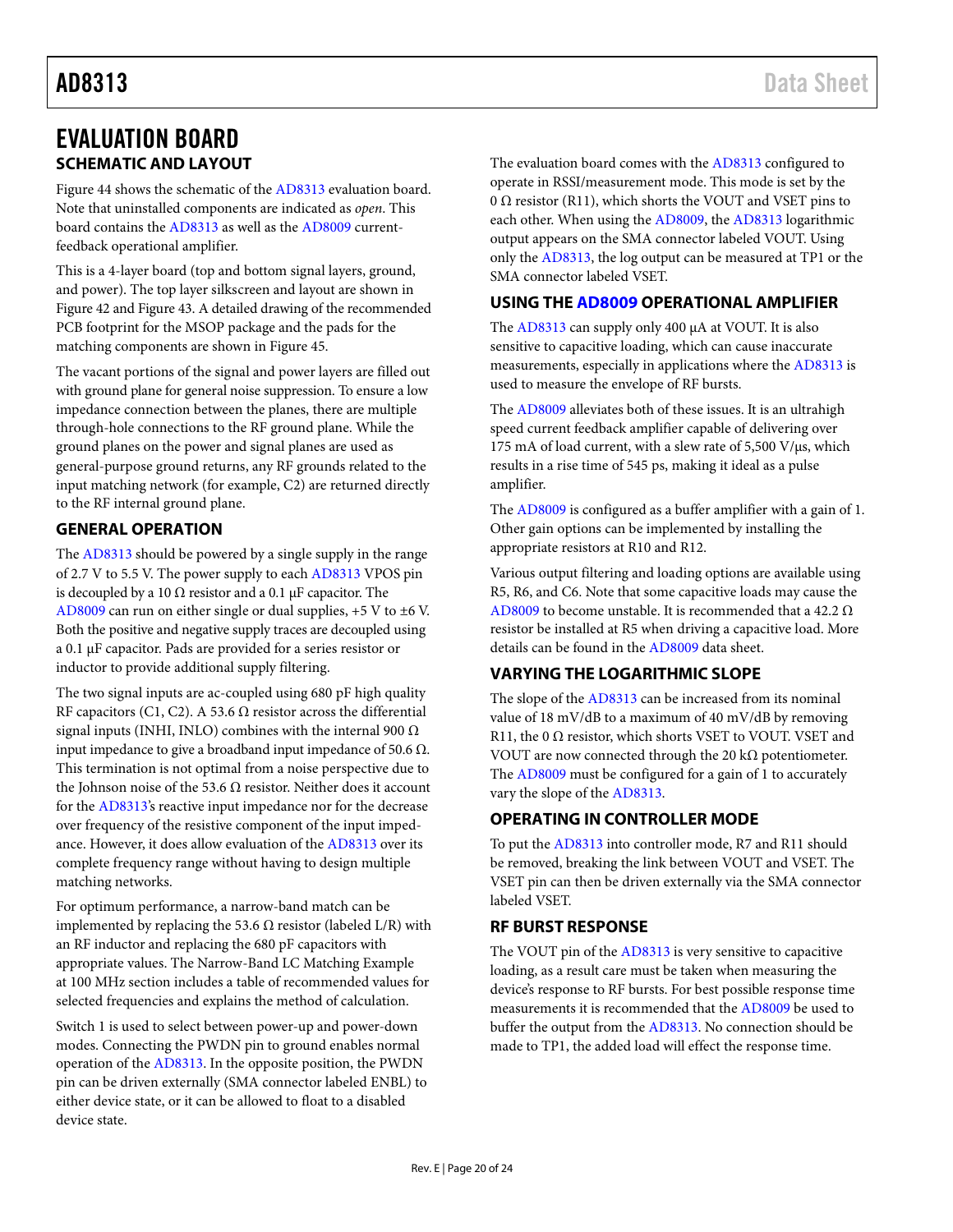

<span id="page-20-0"></span>*Figure 42. Layout of Signal Layer* 

<span id="page-20-1"></span>*Figure 43. Signal Layer Silkscreen*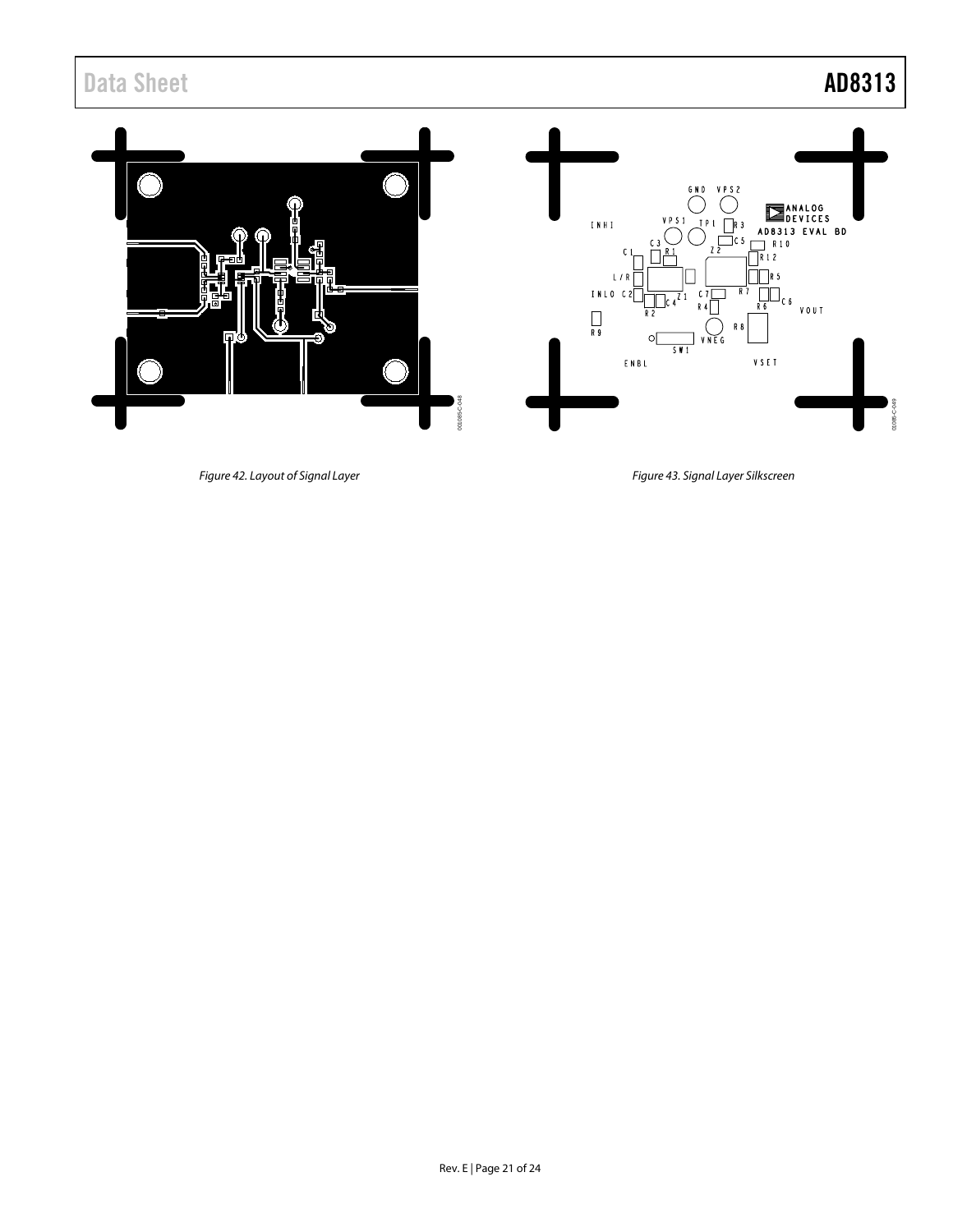

*Figure 44. Evaluation Board Schematic*

<span id="page-21-0"></span>**Table 8. Evaluation Board Configuration Options**

| Component                                                                             | <b>Function</b>                                                                                                                                                                                                                                                                                                                                                     | <b>Default</b>                                                                                                                                  |
|---------------------------------------------------------------------------------------|---------------------------------------------------------------------------------------------------------------------------------------------------------------------------------------------------------------------------------------------------------------------------------------------------------------------------------------------------------------------|-------------------------------------------------------------------------------------------------------------------------------------------------|
| VPS1, VPS2,<br>GND, VNEG                                                              | Supply Pins. VPS1 is the positive supply pin for the AD8313. VPS2 and VNEG are the<br>positive and negative supply pins for the AD8009. If the AD8009 is being operated<br>from a single supply, VNEG should be connected to GND. VPS1 and VPS2 are<br>independent. GND is shared by both devices.                                                                  | Not Applicable                                                                                                                                  |
| Z1                                                                                    | AD8313 Logarithmic Amplifier. If the AD8313 is used in measurement mode, it is not<br>necessary to power up the AD8009 op amp. The log output can be measured at TP1 or<br>at the SMA connector labeled VSET.                                                                                                                                                       | Installed                                                                                                                                       |
| Z1                                                                                    | AD8009 Operational Amplifier.                                                                                                                                                                                                                                                                                                                                       | Installed                                                                                                                                       |
| SW1                                                                                   | Device Enable. When in Position A, the PWDN pin is connected to ground and the<br>AD8313 is in normal operating mode. In Position B, the PWDN pin is connected to an<br>SMA connector labeled ENBL. A signal can be applied to this connector.                                                                                                                      | $SW1 = A$                                                                                                                                       |
| R7, R8                                                                                | Slope Adjust. The slope of the AD8313 can be increased from its nominal value of<br>18 mV/dB to a maximum of 40 mV/dB by removing R11, the 0 $\Omega$ resistor, which shorts<br>VSET to VOUT, and installing a 0 $\Omega$ resistor at R7. The 20 k $\Omega$ potentiometer at R8 can<br>then be used to change the slope.                                            | $R7 = 0 \Omega$ (Size 0603)<br>$R8$ = installed                                                                                                 |
|                                                                                       | Operating in Controller Mode. To put the AD8313 into controller mode, R7 and R11<br>should be removed, breaking the link between VOUT and VSET. The VSET pin can then<br>be driven externally via the SMA connector labeled VSET.                                                                                                                                   |                                                                                                                                                 |
| L/R, C1, C2, R9                                                                       | Input Interface. The 52.3 $\Omega$ resistor in position L/R, along with C1 and C2, create a<br>wideband 50 $\Omega$ input. Alternatively, the 52.3 $\Omega$ resistor can be replaced by an inductor<br>to form an input matching network. See Input Coupling section for more details.<br>Remove the 0 $\Omega$ resistor at R9 for differential drive applications. | L/R = 53.6 $\Omega$ (Size 0603)<br>$C1 = C2 = 680$ pF (Size 0603)<br>$R9 = 0 \Omega$ (Size 0603)                                                |
| R <sub>10</sub> , R <sub>12</sub>                                                     | Op Amp Gain Adjust. The AD8009 is initially configured as a buffer; gain $= 1$ . To increase<br>the gain of the op amp, modify the resistor values R10 and R12.                                                                                                                                                                                                     | $R10 =$ open (Size 0603)<br>$R12 = 301 \Omega$ (Size 0603)                                                                                      |
| R5, R6, C6                                                                            | Op Amp Output Loading/Filtering. A variety of loading and filtering options are<br>available for the AD8009. The robust output of the op amp is capable of driving low<br>impedances such as 50 $\Omega$ or 75 $\Omega$ , configure R5 and R6 accordingly. See the AD8009<br>data sheet for more details.                                                           | $R5 = 0 \Omega$ (Size 0603)<br>$R6 =$ open (Size 0603)<br>$C6 = open (Size 0603)$                                                               |
| R <sub>1</sub> , R <sub>2</sub> , R <sub>3</sub> , R <sub>4</sub> ,<br>C3, C4, C5, C7 | Supply Decoupling.                                                                                                                                                                                                                                                                                                                                                  | $R1 = R2 = 10 \Omega$ (Size 0603)<br>$R3 = R4 = 0 \Omega$ (Size 0603)<br>$C3 = C4 = 0.1 \mu F$ (Size 0603)<br>$C5 = C7 = 0.1 \mu F$ (Size 0603) |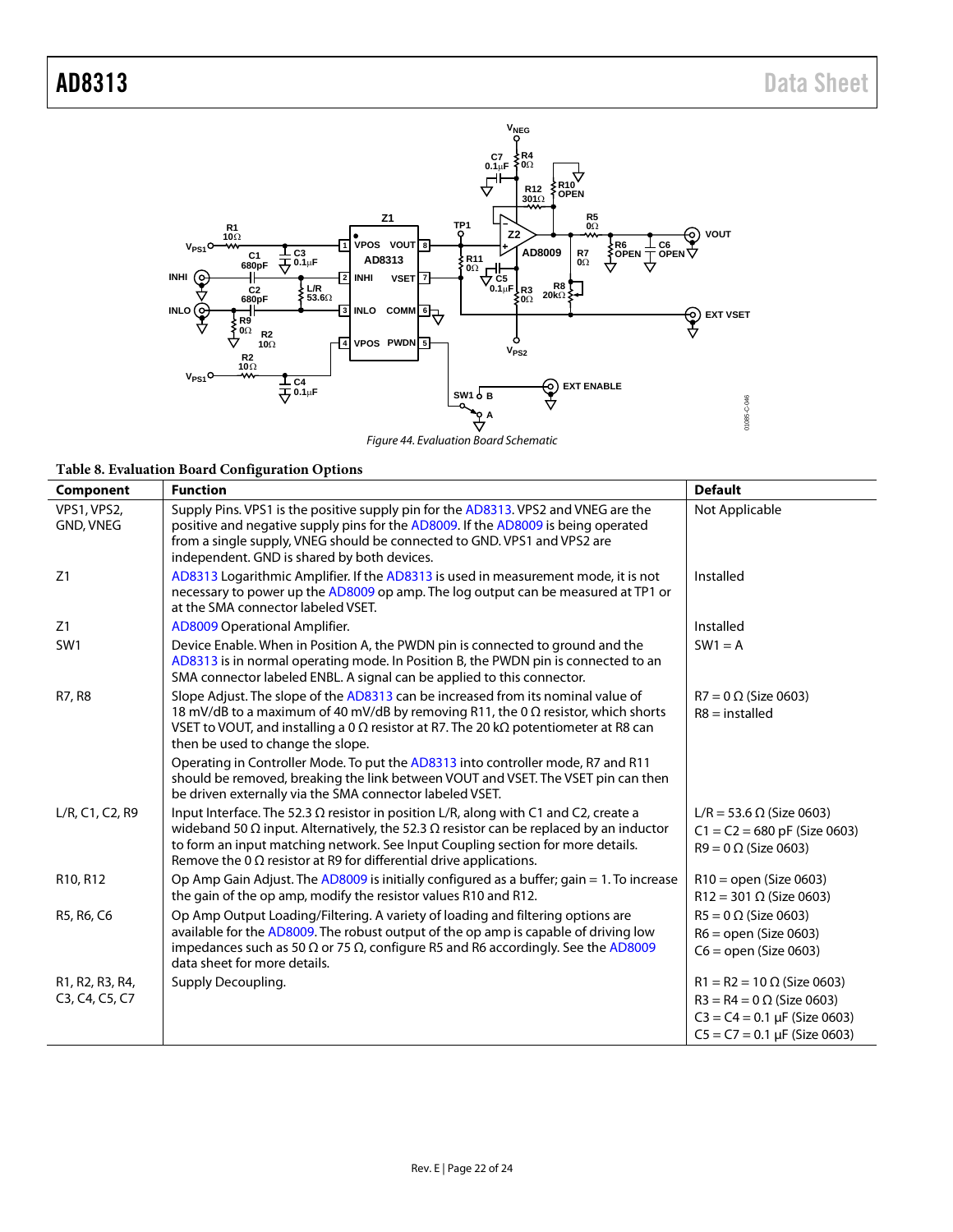

<span id="page-22-0"></span>*Figure 45. Detail of PCB Footprint for Package and Pads for Matching Network*